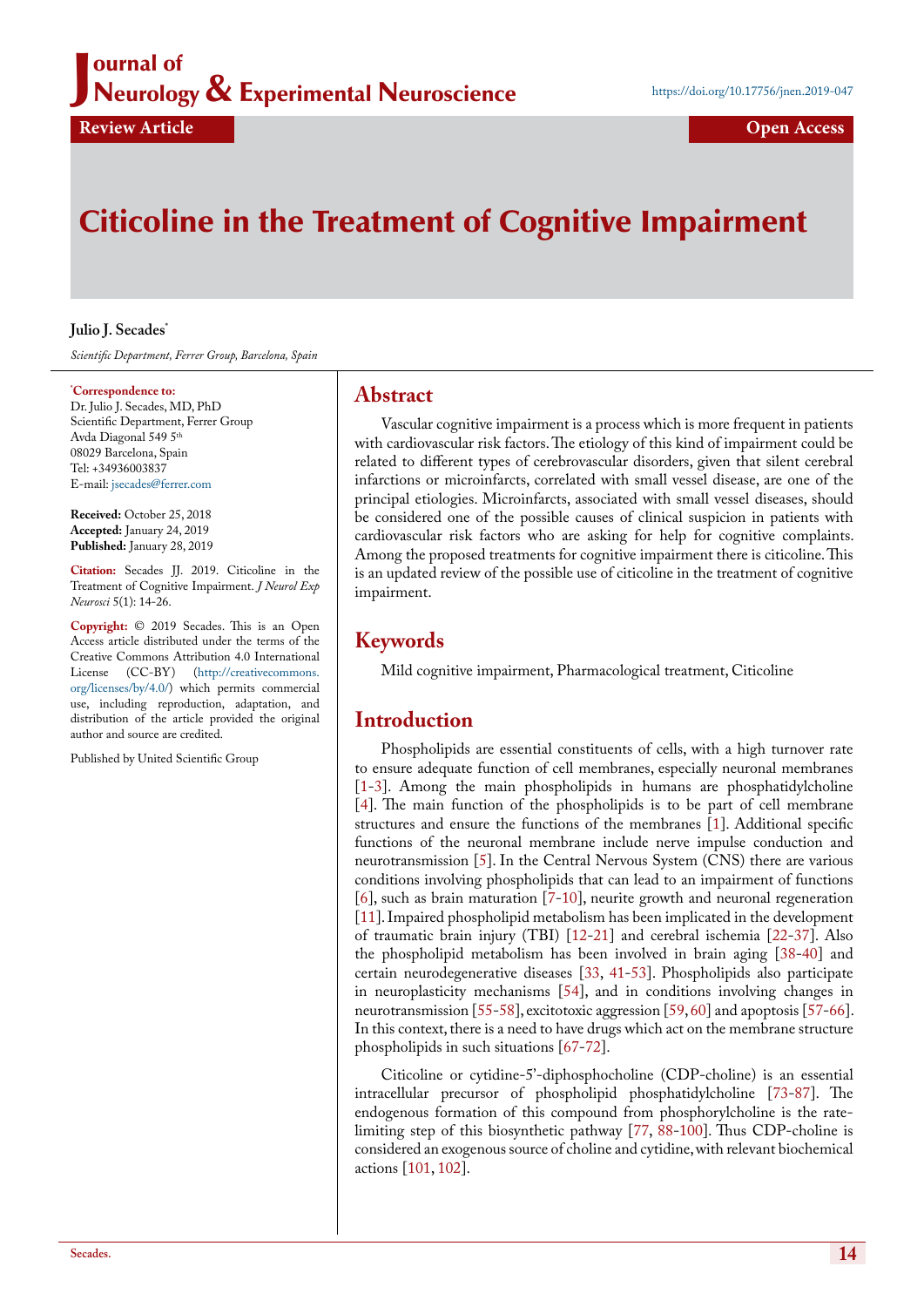### **Experimental Data**

Citicoline has an extensive effect on the cholinergic system and could act as a choline donor to increase the synthesis of acetylcholine. The central cholinergic activating effect of citicoline has been emphasized, with this effect explaining the cardiovascular [\[103](#page-6-6)[-110](#page-7-1)], metabolic [\[111](#page-7-2)[-118](#page-7-3)], and antinociceptive effects [\[119](#page-7-4)[-121](#page-7-5)] of the drug, together with effects on signaling systems [\[122](#page-7-6)[-127](#page-7-7)].

Citicoline partially restored learning performance in rats under hypobaric hypoxia [\[128\]](#page-7-8) or chronic cerebral hypoperfusion [\[129\]](#page-7-9); this suggests that citicoline could have a cholinergic action on the mechanisms participating in cognition [[130](#page-7-10)]. Citicoline attenuates vascular cognitive impairment in animal models of brain ischemia [\[131\]](#page-7-0). Citicoline also prevents amnesia induced by scopolamine [[132](#page-7-11)[-134](#page-7-12)]. Citicoline acts as a drug able to enhance memory in animals with memory deficits from different causes [[135](#page-7-13)[-140](#page-8-0)].

Citicoline improves phospholipid metabolism in aging models [[141-](#page-8-1)[143\]](#page-8-2), is able to restore the activity of acetylcholinesterase and Na+ /K+ pumps [[144,](#page-8-3) [145\]](#page-8-4), and controls the levels of platelet activating factor in the brain [[145-](#page-8-4)[147\]](#page-8-5). Citicoline also offers beneficial actions on brain metabolism [[143,](#page-8-2) [148-](#page-8-6)[150\]](#page-8-7) and on neuroendocrine functions [\[151](#page-8-8)[-153](#page-8-9)] in experimental models of brain aging, showing effects such as neuroprotection [[154-](#page-8-10)[160\]](#page-8-11), and sharing immunomodulatory [[161\]](#page-8-12), and antiapoptotic effects [[162,](#page-8-13) [163\]](#page-8-14) in models of neurodegeneration. Several studies corroborated the positive effects of the drug on aged animals [\[137](#page-7-14), [164](#page-8-15), [165\]](#page-8-16).

Another mechanism investigated has been the participation of Sirtuin1 in the neuroprotective/neurorestorative actions of CDP-choline [[166\]](#page-8-17). Treatment with CDP-choline increased Sirtuin1 protein levels in brain concomitantly to neuroprotection. Treatment with sirtinol blocked the effect of CDP-choline, whereas resveratrol elicited a strong synergistic neuroprotective effect with CDP-choline. CDP-choline failed to reduce infarct volume in Sirt1–/– mice. These results demonstrate a robust effect of CDP-choline like Sirtuin1 activator by up-regulating its expression.

It has been demonstrated that citicoline significantly increased dopamine levels and synthesis rate in the striate [[167\]](#page-8-18), by means of an action on tyrosine hydroxylase activity, leading to an inhibition of dopamine reuptake [\[168](#page-8-19), [169](#page-8-20)]. The effects of citicoline on dopamine levels have been shown by other authors [\[170](#page-8-21)[-173](#page-9-6)].

Effects on the levels of other neurotransmitters have been reported by other authors [[174](#page-9-7)[-178](#page-9-8)]. The action of citicoline upon the dopaminergic system has also been studied by investigating its pharmacological actions in many experimental models [[179-](#page-9-9)[193\]](#page-9-10). Citicoline increases norepinephrine release [[194\]](#page-9-11), influences the relationship between glutamate and GABA [\[195](#page-9-12)], and increases the levels of vasopressin [[196\]](#page-9-13) and other pituitary hormones [\[197](#page-9-14), [198](#page-9-15)].

Thus the effects of citicoline on the cholinergic system, together with the other actions on other neurotransmitters and its neuroprotective/neurorestorative properties, could explain the

effects of the drug in improving cognition in patients affected with cognitive impairment of various causes. This also could be due to the role of citicoline in augmenting the efficacy of endogenous brain defense and neuronal repair mechanisms [[131](#page-7-0)].

## **Clinical Studies**

Various experimental investigations on the so-called brain aging have led in recent years to give an increasing importance to changes in cerebral metabolism as a crucial factor involved in the pathophysiology of this processes. In the senile brain there is a general decrease in energetic metabolism and changes affecting lipid and nucleic acid metabolism. Changes in certain neurotransmitters, especially acetylcholine, and hormones are associated in brain aging processes [\[199](#page-9-0)], and more recently there have been several publications showing an increasing evidence of vascular risk factors as key mechanisms in the development of cognitive impairment and dementia [[200-](#page-9-1)[202\]](#page-9-2). It has been demonstrated that a worse overall cardiovascular risk profile is associated with poorer cognitive function and this association could be present in young adults from 35 years old [[203\]](#page-9-3). It is also known that these cardiovascular risk factors are associated with smaller brain volumes, in regions identified as early predictors of cognitive decline [\[204](#page-9-4)]. Both microinfarcts and lacunar infarcts are associated with small vessel disease of the brain, and this association makes the patients more prone to develop cognitive impairment [[205\]](#page-9-5). Both silent and clinically eloquent strokes are among the most important determinants of dementia in the elderly [[200\]](#page-9-1). But in patients with cardiovascular risk factors without evidence of an eloquent stroke, it is of interest to consider the possibility of the presence of small vessel disease associated or not with microinfarcts, which are normally silent, and their presence is underestimated [\[206](#page-10-0), [207\]](#page-10-1).

Citicoline increases phospholipid synthesis and glucose metabolism at brain level, and influences the metabolism of neurotransmitters. Accordingly, several clinical trials have been carried out to evaluate the effects of CDP-choline in the treatment of cognitive disorders [\[208](#page-10-2), [209\]](#page-10-3). Citicoline stimulates phosphatidylcholine synthesis in the brain [[210-](#page-10-4) [213](#page-10-5)] and improves the energetic cerebral metabolism of elderly subjects [\[214](#page-10-6)]; a fact that is correlated to an improvement on cognitive capacities [[215-](#page-10-7)[219\]](#page-10-8). In healthy volunteers, the administration of citicoline has been associated with improvement in attention [[220,](#page-10-9) [221\]](#page-10-10), memory [[222,](#page-10-11) [223\]](#page-10-12) and in some neurophysiological parameters [[224-](#page-10-13)[227\]](#page-10-14).

Many studies have shown the effect of citicoline in the treatment of the so-called senile cerebral involution, decreasing its characteristic symptoms [\[228](#page-10-15)[-240](#page-10-16)], especially on memory evaluated by means of various cognitive scales. Other benefits reflected in these studies include improvements in cooperation and capacity of relationship to the environment, and reducing dosage of psychoactive drugs routinely used in psychogeriatrics, with an excellent safety profile. Patients were evaluated using different scales, such as Fishback Mental Status Questionnaire, SCAG, Mini Mental State Examination, Bender-Gestalt test, Hamilton scale for depression, Parkside scale, neurological assessment scale, and attention test.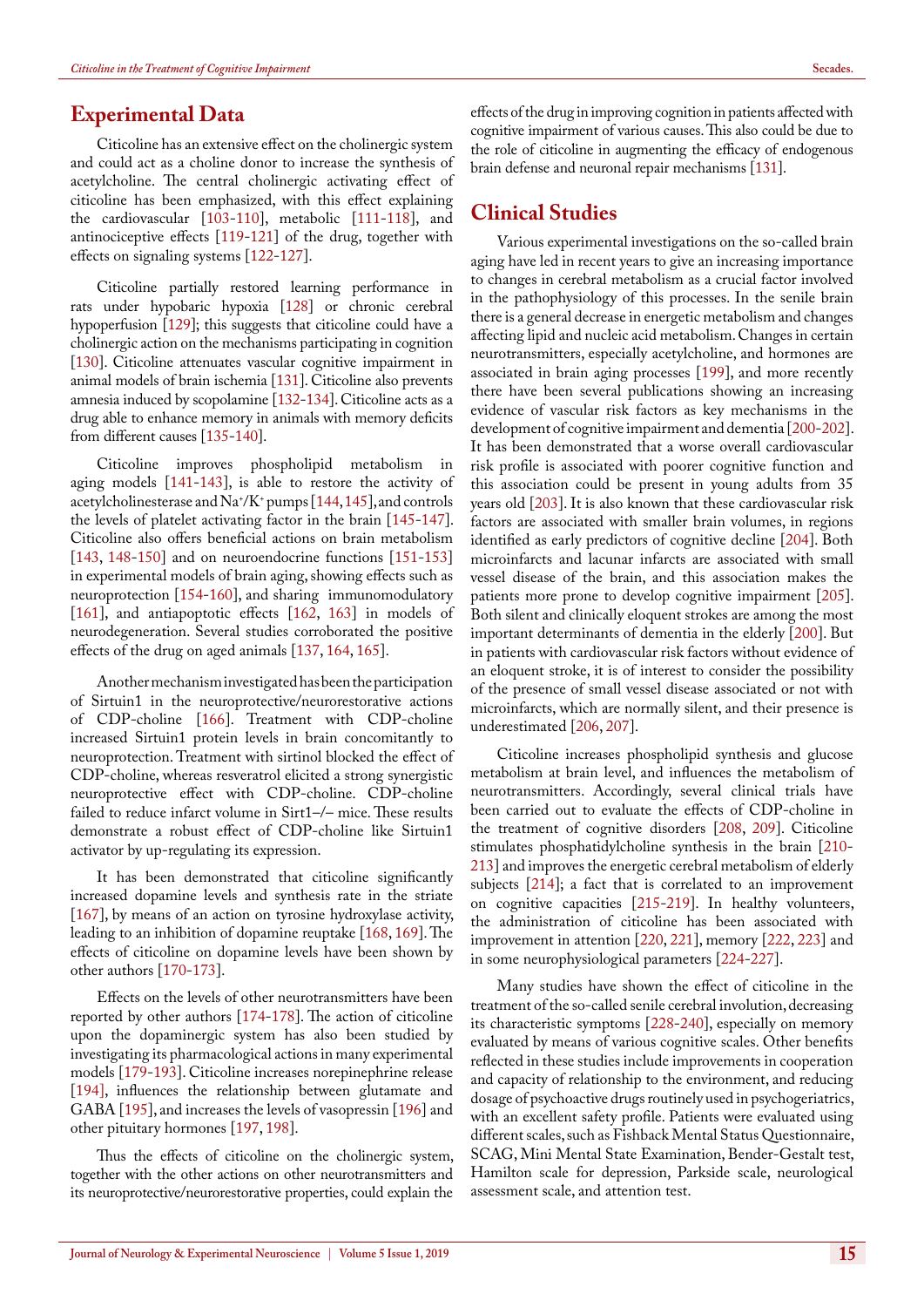The use of citicoline in healthy adult individuals induces an increase of growth hormone secretion and a decrease on prolactin secretion [\[241](#page-10-17), [242](#page-10-18)].

Some positive effects in patients with chronic cerebrovascular disease have also been demonstrated [[243-](#page-11-0) [261](#page-11-1)]. However, in patients with vascular dementia according to current diagnostic criteria, Cohen et al. [[262\]](#page-11-2) were not able to show any beneficial effect of citicoline in their pilot study.

Tanaka et al. [\[263](#page-11-3)] found a correlation between the cognitive improvement and the increase in cerebral blood flow in patients with vascular dementia treated with the drug. Lozano [\[264](#page-11-4)] suggest that citicoline is a safe and effective drug in the long-term course of dementia. Corona et al. [\[265](#page-11-5)] concluded that the beneficial effects of the drug in demented patients will be partially explained by the action of the drug on some neurotransmitters systems.

Cacabelos et al. have described several positive effects of citicoline in dementia patients, with improvements on cognitive scales, a significant antidepressant effect, a certain immunomodulatory action, and an increased cerebral blood flow and improved bioelectric activity in the brain [[266-](#page-11-6)[269\]](#page-11-7). The same authors published the results of a double-blind, randomized, placebo-controlled pilot study in patients with mild to moderate senile dementia of the Alzheimer type [[270\]](#page-11-8). Citicoline showed a significant improvement in the cognitive capacity as assessed with the ADAS scale of patients with a positive APOE ε4 genotype. Recently, Feng et al. [\[271](#page-11-9)] found that treatment with citicoline may be beneficial for the improvement of network connectivity of the corpus callosum in patients with leukoaraiosis.

Some authors advocate the use of multifactorial treatments including citicoline in patients with degenerative dementias [[272,](#page-11-10) [273](#page-11-11)]. Zhuravin et al. [[274\]](#page-11-12) demonstrated that the activities of blood serum acetylcholinesterase, butyrylcholinesterase and neprilysin reflect the level of cognitive dysfunction in patients with Alzheimer's disease and can be used as prognostic biomarkers of the level of dementia progression, and that the treatment with citicoline can modify positively these levels.

Fioravanti and Yanagi [[275\]](#page-11-13) in their systematic review examined the effects of citicoline in the treatment of cognitive, emotional, and behavioral deficits associated with chronic brain disorders in the elderly. Fourteen studies were included in this review. The type of participants varied over the years and by type of disorders and severity, and ranged from aged individuals with subjective memory disorders to patients with vascular cognitive impairment (mild to moderate), vascular dementia or senile dementia (mild to moderate). In the studies included, the subjects were treated with citicoline for a period of between 20 days and 3 months. The studies were heterogeneous in dose, modalities of administration, and inclusion criteria for subjects, and outcome measures. Results were reported for attention, memory testing, behavioral rating scales, global clinical impression and tolerability. Reaction time was used as a measure of attention, and the results were obtained from seven of the studies with a total of 790 subjects, 384 in the citicoline group and 406 in the placebo group.

Using the standardized mean difference (SMD) and fixedeffect model, the summary effect size is -0.09 (-0.23 to 0.05), meaning there was evidence of a small effect of CDP-choline on attention. The meta-analysis of the memory tests from ten studies included a total of 924 subjects, 456 in the citicoline group and 468 in the placebo group. The effect size on memory was 0.38 (0.11-0.65) which was statistically significant. Using the six studies which reported memory test results in 675 participants with cognitive deficits associated with cerebrovascular disorders, the meta-analysis of memory function revealed homogeneous results and there was evidence of a statistically significant positive effect on memory (SMD = 0.22; 0.07-0.37). Behavior was measured using five different scales in eight studies with 844 subjects, 412 in the citicoline group and 432 in the placebo group. There was evidence of a positive effect of citicoline on behavior (SMD = -0.60; -1.05 to -0.15) using the random effects model. The evidence of a benefit in global impression was stronger; using a fixed-effect model, the Peto OR for improvement in the subjects treated with citicoline as opposed to the subjects treated with placebo was 8.89 (95% CI: 5.19-15.22). Of particular relevance was the finding that citicoline tended to be associated with fewer adverse effects than placebo, but this was not statistically significant. According to the authors, further research with citicoline should focus on longer term studies in subjects who have been diagnosed with currently accepted standardized criteria, especially mild vascular cognitive impairment or vascular dementia.

Deutsch et al. [\[276](#page-11-14), [277](#page-12-0)] studied the association of citicoline and galantamine in schizophrenia. Also recently some positive effects of citicoline in the prevention of postoperative cognitive dysfunction during total intravenous anesthesia have been reported [\[278](#page-12-1)[-280](#page-12-2)]. In a recent study, Li et al. [\[281](#page-12-3)] demonstrated the effect of citicoline as an adjuvant therapy for mild cognitive impairment in Parkinson's disease. Kovalenko and Lytvyn [[282\]](#page-12-4) demonstrated that citicoline treatment in patients with hypertensive dyscirculatory encephalopathy and concomitant hypothyroidism significantly improves the performance of brain electrogenesis. Putignano et al. published the VITA study [\[283](#page-12-5)], a study performed to assess the efficacy of citicoline in elderly patients suffering from stupor related to complex geriatric syndrome, showing that there was an improvement in key measures of performance after the treatment. In the IDEALE study [\[284](#page-12-6)] the effectiveness and safety of citicoline in patients with mild vascular cognitive impairment was assessed. The study group received oral citicoline 1 g/d/9 m. MMSE scores improved slightly after the treatment with citicoline, whereas a significant difference was found between the study and control groups at 3 and 9 months ([Figure 1](#page-3-2)). No adverse events were recorded. In this study, citicoline was effective and well tolerated in patients with mild vascular cognitive impairment. The same team published the CITIRIVAD Study [\[285](#page-12-7)], with the aim of demonstrating the effectiveness of oral citicoline plus rivastigmine in patients with Alzheimer's disease and mixed dementia. The results show the effectiveness and safety of combined administration versus rivastigmine alone, mainly in slowing disease progression and consequently in disease management, both in Alzheimer's disease and in mixed dementia. In the Citcholinage study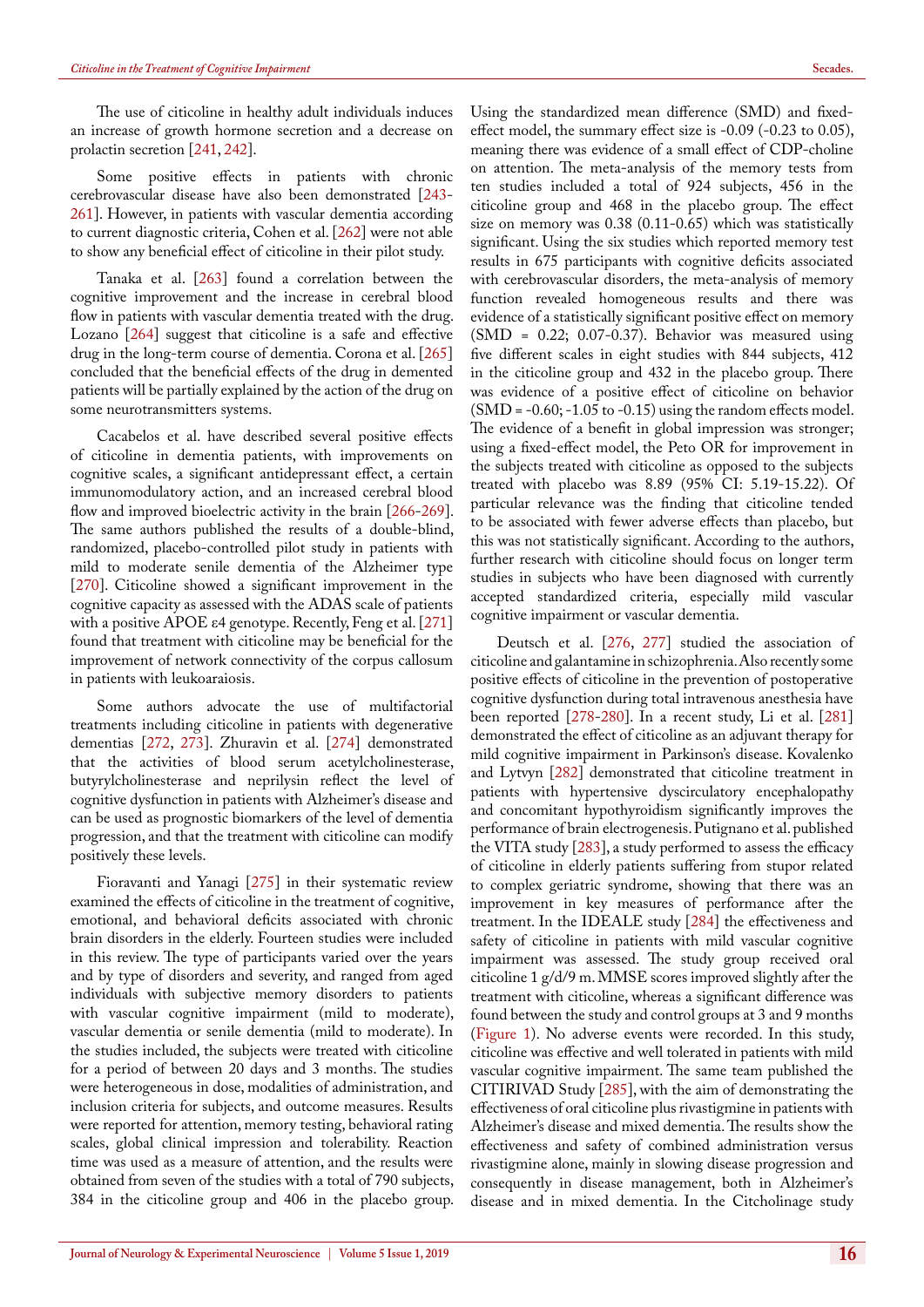[[286\]](#page-12-8) the association of citicoline with an acetylcholine esterase inhibitor was more effective that the acetylcholine esterase inhibitor alone in patients with Alzheimer's disease. These results encourage further investigation of the combined administration on demented patients and the effects on the progression of the disease [[287\]](#page-12-9).



<span id="page-3-2"></span>Cognitive disorders are common stroke sequelae [[288\]](#page-12-10). Cerebral infarctions are a significant risk factor for vascular cognitive impairment and vascular dementia [[289\]](#page-12-11). In this context, Álvarez-Sabín et al. performed a study to assess the safety and efficacy of long-term administration of citicoline in reducing post-stroke cognitive decline in patients with first-ever ischemic stroke [\[290](#page-12-12)]. Cognitive functions improved 6 and 12 months after stroke in the entire group but in comparison with controls, citicoline-treated patients showed better outcomes in attention-executive functions and temporal orientation during the follow-up. The authors concluded that citicoline treatment for one year in this kind of patient is safe and effective in improving post-stroke cognitive decline. These authors published the follow-up to this study after two years of treatment with citicoline [[291\]](#page-12-13), adding an evaluation of the quality of life to the cognitive assessment. Age and absence of citicoline treatment were associated with a poorer quality of life. Citicoline treatment improved cognitive status significantly during follow-up ( $p = 0.005$ ), showing a gradual improvement over time. Other authors communicated beneficial effects of citicoline in the treatment of post-stroke cognitive disturbances [\[292](#page-12-14), [293](#page-12-15)].

León-Carrión et al. [\[294](#page-12-16)[-296](#page-12-17)] demonstrated the positive effects of citicoline in a series of studies on post-traumatic memory disorders. Citicoline is considered a valid therapeutic option for the treatment of post-traumatic cognitive impairments [[297\]](#page-12-18), also improving the quality of survival [[298\]](#page-12-19).

The drug may be more effective for mild cognitive disorders [[299-](#page-12-20)[302\]](#page-12-21) and cases related to vascular pathologies [[303-](#page-12-22)[306\]](#page-12-23). In addition, citicoline has been shown to have beneficial effects on some neurophysiological and neuroimmune changes.

Over time there has been an increase in the dosage of the drug, with 1g/d as the recommended dose in recent years. Also, as the bioavailability of the oral drug is almost the same

as that observed with parenteral administration [[307\]](#page-12-24), the latest studies have used the oral administration of the drug, which is more convenient for the patients

# **Conclusions**

Cytidine 5'-diphosphocholine, CDP-choline, or citicoline is an essential intermediate for the synthesis of phosphatidylcholine. Citicoline activates the biosynthesis of the structural phospholipids of neuronal membranes, increases brain metabolism, and acts upon the levels of various neurotransmitters. Citicoline improves learning and memory performance in animal models of brain aging. Citicoline is a safe drug without systemic cholinergic effects and is a welltolerated product. Citicoline protects the brain against ischemic injury, due to its neuroprotective effects but also because the drug can enhance neuroreparative mechanisms, as has been extensively explained by various authors, who consider it to be a suitable treatment for brain ischemia-related disorders and cognitive impairment [[304,](#page-12-25) [308\]](#page-12-26). These pharmacological characteristics and the pleiotropic mechanism of action of citicoline suggest that it could be effective in the management of cognitive disorders.

In patients with vascular cognitive impairment, citicoline improves the cognitive function, while in patients with degenerative dementias, it is able to stop the progression of the disease.

No serious side effects have been reported related to citicoline [[309,](#page-12-27) [310](#page-12-28)], and this could be the basis for an empirical [\(Figure 2](#page-3-3)) treatment of patients with MCI [\[311](#page-12-29)].



#### <span id="page-3-3"></span>**References**

- <span id="page-3-0"></span>1. Lozano R. 1993. La membrana neuronal: implicaciones terapéuticas. *Boletín de Neurología* 2: 3-8.
- 2. [McMurray WC, Magee WL. 1972. Phospholipid metabolism.](https://www.ncbi.nlm.nih.gov/pubmed/4570957) *Ann Rev Biochem* [41\(10\): 129-161.](https://www.ncbi.nlm.nih.gov/pubmed/4570957) [https://doi.org/10.1146/annurev.](https://doi.org/10.1146/annurev.bi.41.070172.001021) [bi.41.070172.001021](https://doi.org/10.1146/annurev.bi.41.070172.001021)
- <span id="page-3-1"></span>3. Nilsson B. 1979. CDP-choline: a short review. In: Tognon G, Garattini S (eds) Drug treatment and prevention in cerebrovascular disorders. Elsevier/North Holland Biomedical Press, Amsterdam, Netherlands, pp 273-277.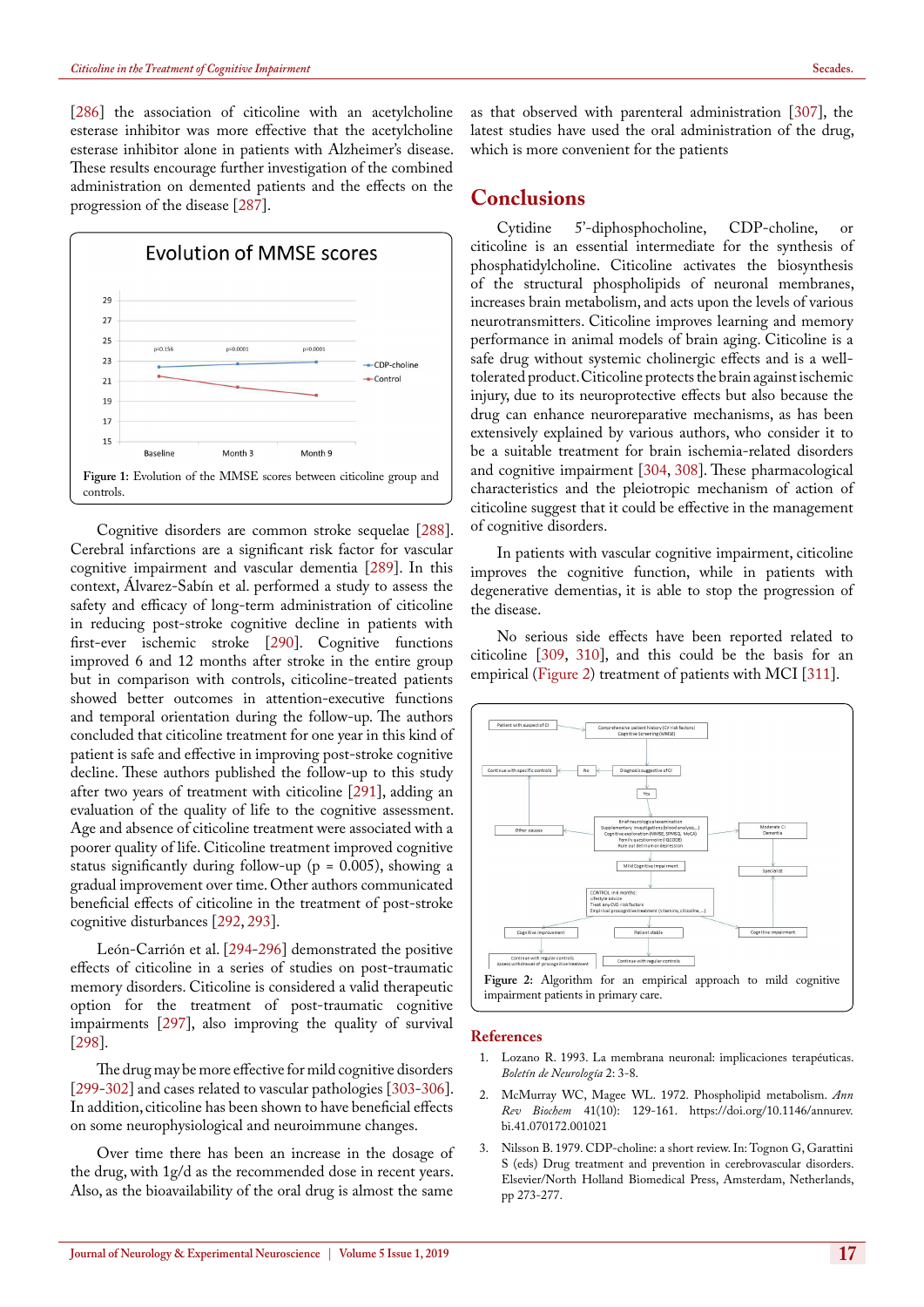- <span id="page-4-0"></span>4. [Kennedy EP, Weiss SB. 1956. The function of cytidine coenzymes in](https://www.ncbi.nlm.nih.gov/pubmed/13366993)  [the biosynthesis of phospholipides.](https://www.ncbi.nlm.nih.gov/pubmed/13366993) *J Biol Chem* 222(1): 193-214.
- <span id="page-4-1"></span>5. Agut J. 1989. Neurotransmisores y membrana neuronal. *Rev Esp Geriatr Gerontol* 24(Supl 1): 16-21.
- <span id="page-4-2"></span>6. [Farooqui AA, Horrocks LA, Farooqui T. 2000. Glycerophospholipids](https://www.ncbi.nlm.nih.gov/pubmed/10878232)  [in brain: their metabolism, incorporation to membranes, functions, and](https://www.ncbi.nlm.nih.gov/pubmed/10878232)  [involvement in neurological disorders.](https://www.ncbi.nlm.nih.gov/pubmed/10878232) *Chem Phys Lipids* 106(1): 1-29. [https://doi.org/10.1016/S0009-3084\(00\)00128-6](https://doi.org/10.1016/S0009-3084(00)00128-6)
- <span id="page-4-3"></span>7. González-Padrones T, Rodríguez-Fernández C. 1982. Los fosfolípidos como índice de maduración cerebral. *Rev Clin Esp* 167: 99-101.
- 8. [Martínez M, Conde, C, Ballabriga A. 1974. Some chemical aspects of](https://www.ncbi.nlm.nih.gov/pubmed/4810513)  [human brain development. II. Phosphoglyceride fatty acids.](https://www.ncbi.nlm.nih.gov/pubmed/4810513) *Pediatr Res* [8\(2\): 93-102.](https://www.ncbi.nlm.nih.gov/pubmed/4810513) <https://doi.org/10.1203/00006450-197402000-00005>
- 9. [Padmini S, Srinivasa Rao P. 1989. UDP galactose: ceramide](https://www.ncbi.nlm.nih.gov/pubmed/2549265)  [galactosyltransferase, CDP choline: 1,2-diacyl-sn-glycerol](https://www.ncbi.nlm.nih.gov/pubmed/2549265)  [phosphocholine transferase and microsomal reductases in major regions](https://www.ncbi.nlm.nih.gov/pubmed/2549265)  [of the developing rat brain in nutritional stress.](https://www.ncbi.nlm.nih.gov/pubmed/2549265) *J Neurosci Res* 23(3): [310-315.](https://www.ncbi.nlm.nih.gov/pubmed/2549265) <https://doi.org/10.1002/jnr.490230310>
- <span id="page-4-4"></span>10. [Bramanti V, Bronzi D, Tomassoni D, Li Volti G, Cannavò G, et al.](https://www.ncbi.nlm.nih.gov/pubmed/19021029)  [2008. Effect of choline-containing phospholipids on transglutaminase](https://www.ncbi.nlm.nih.gov/pubmed/19021029)  [activity in primary astroglial cell cultures.](https://www.ncbi.nlm.nih.gov/pubmed/19021029) *Clin Exp Hypertens* 30(8): [798-807.](https://www.ncbi.nlm.nih.gov/pubmed/19021029) <https://doi.org/10.1080/10641960802563576>
- <span id="page-4-5"></span>11. [Paoletti L, Domizi P, Marcucci H, Montaner A, Krapf D, et al. 2016.](https://www.ncbi.nlm.nih.gov/pubmed/26567110) [Lysophosphatidylcholine drives neuroblast cell fate.](https://www.ncbi.nlm.nih.gov/pubmed/26567110) *Mol Neurobiol* [53\(9\): 6316-6331.](https://www.ncbi.nlm.nih.gov/pubmed/26567110) <https://doi.org/10.1007/s12035-015-9528-0>
- <span id="page-4-6"></span>12. [Alberghina M, Giuffrida-Stella AM. 1988. Changes of phospholipid](https://www.ncbi.nlm.nih.gov/pubmed/2837534)[metabolizing and lysosomal enzymes in hypoglossal nucleus and](https://www.ncbi.nlm.nih.gov/pubmed/2837534)  [ventral horn motoneurons during regeneration of craniospinal nerves.](https://www.ncbi.nlm.nih.gov/pubmed/2837534)  *J Neurochem* [51\(1\): 15-20.](https://www.ncbi.nlm.nih.gov/pubmed/2837534)
- 13. Boismare F. 1980. Souffrance cérébrale: comportement et neurotransmetteurs sur des modeles expérimentaux. Symposium Internacional Souffrance Cérébrale et Précurseurs des Phospholipides, Paris, France.
- 14. [Cardenas DD. 1993. Cognition-enhancing drugs.](https://journals.lww.com/headtraumarehab/Citation/1993/12000/Cognition_enhancing_drugs.12.aspx) *J Head Trauma Rehabil* [8\(4\): 112-114.](https://journals.lww.com/headtraumarehab/Citation/1993/12000/Cognition_enhancing_drugs.12.aspx)
- 15. Cohadon F, Rigoulet M, Guérin B, Vandendriessche M. Edème cérébral vasogénique. 1979. Altérations des ATPases membranaires. Restauration par un précurseur des phospholipides. *Nouv Presse Med* 8: 1589-1591.
- 16. Cohadon F, Rigoulet M, Guérin B, Vandendriessche M. L'activité membranaire dans la souffrance cérébrale. 1980. Altérations des ATPases membranaires dans l'edème cérébral vasogénique. Restauration par un précurseur des phospholipides. Symposium Internacional Souffrance Cérébrale et Précurseurs des Phospholipides. Paris, France.
- 17. Cohadon F. 1987. Physiopathologie des edèmes cérébraux. *Rev Neurol (Paris)* 143: 3-20.
- 18. Hayaishi O, Ozawa K, Araki C, Ishii S, Kondo Y. 1961. Biochemical studies of head injury and brain edema. *Jpn J Med Prog* 48: 519-539.
- 19. [Rigoulet M, Guérin B, Cohadon F, Vandendriessche M. 1979.](https://www.ncbi.nlm.nih.gov/pubmed/216777)  [Unilateral brain injury in the rabbit; reversible and irreversible damage](https://www.ncbi.nlm.nih.gov/pubmed/216777)  [of the membranal ATPases.](https://www.ncbi.nlm.nih.gov/pubmed/216777) *J Neurochem* 32(2): 535-541. [https://doi.](https://doi.org/10.1111/j.1471-4159.1979.tb00381.x) [org/10.1111/j.1471-4159.1979.tb00381.x](https://doi.org/10.1111/j.1471-4159.1979.tb00381.x)
- 20. Secades JJ, Lozano R. 1991. Traumatismos craneoencefálicos: revisión fisiopatológica y terapéutica. Aportaciones de la citicoline. Excerpta Medica, Amsterdam, Netherlands.
- <span id="page-4-7"></span>21. [Homayoun P, Parkins NE, Soblosky J, Carey ME, Rodríguez de](https://www.ncbi.nlm.nih.gov/pubmed/10786712)  [Turco EB, et al. 2000. Cortical impact injury in rats promotes a](https://www.ncbi.nlm.nih.gov/pubmed/10786712)  [rapid and sustained increase in polyunsaturated free fatty acids](https://www.ncbi.nlm.nih.gov/pubmed/10786712)  [and diacylglycerols.](https://www.ncbi.nlm.nih.gov/pubmed/10786712) *Neurochem Res* 25(2): 269-276. [https://doi.](https://doi.org/10.1023/A:1007583806138) [org/10.1023/A:1007583806138](https://doi.org/10.1023/A:1007583806138)
- <span id="page-4-8"></span>22. [Alberghina M, Giuffrida AM. 1981. Effect of hypoxia on the](https://www.ncbi.nlm.nih.gov/pubmed/7299848)  [incorporation of \[2-3H\] glycerol and \[1-14C\]-palmitate into lipids](https://www.ncbi.nlm.nih.gov/pubmed/7299848)  [of various brain regions.](https://www.ncbi.nlm.nih.gov/pubmed/7299848) *J Neurosci Res* 6(3): 403-419. [https://doi.](https://doi.org/10.1002/jnr.490060315)

[org/10.1002/jnr.490060315](https://doi.org/10.1002/jnr.490060315)

- 23. [Dvorkin VY. 1966. Turnover of individual phospholipid fractions](https://www.nature.com/articles/2121239a0)  [in the rat during hypoxia.](https://www.nature.com/articles/2121239a0) *Nature* 212: 1239-1240. [https://doi.](https://doi.org/10.1038/2121239a0) [org/10.1038/2121239a0](https://doi.org/10.1038/2121239a0)
- 24. Decombe R, Bentue-Ferrer D, Reymann JM, Allain H. 1990. L'edème dans l'infarctus cérébral. Aspects physiopathologiques et perspectives thérapeutiques. *Angéiologie* 42: 45-51.
- 25. Goldberg WJ, Dorman RV, Horrocks LA. 1983. Effects of ischemia and diglycerides on ethanolamine and choline phosphotransferase activities from rat brain. *Neurochem Pathol* 1: 225-234.
- 26. [Goldberg WJ, Dorman RV, Dabrowiecki Z, Horrocks LA. 1985.](https://www.ncbi.nlm.nih.gov/pubmed/3008046)  [The effects of ischemia and CDPamines on Na+,K+-ATPase and](https://www.ncbi.nlm.nih.gov/pubmed/3008046)  [acetylcholinesterase activities in rat brain.](https://www.ncbi.nlm.nih.gov/pubmed/3008046) *Neurochem Pathol* 3(4): 237- [248.](https://www.ncbi.nlm.nih.gov/pubmed/3008046)
- 27. [Goto Y, Okamoto S, Yonekawa Y, Taki W, Kikuchi H, et al. 1988.](https://www.ncbi.nlm.nih.gov/pubmed/3376164)  [Degradation of phospholipid molecular species during experimental](https://www.ncbi.nlm.nih.gov/pubmed/3376164)  [cerebral ischemia in rats.](https://www.ncbi.nlm.nih.gov/pubmed/3376164) *Stroke* 19(6): 728-735. [https://doi.](https://doi.org/10.1161/01.STR.19.6.728) [org/10.1161/01.STR.19.6.728](https://doi.org/10.1161/01.STR.19.6.728)
- 28. [Hirashima Y, Moto A, Endo S, Takaku A. 1989. Activities of enzymes](https://www.ncbi.nlm.nih.gov/pubmed/2742639)  [metabolizing phospholipids in rat cerebral ischemia.](https://www.ncbi.nlm.nih.gov/pubmed/2742639) *Mol Chem Neuropathol* [10\(2\): 87-100.](https://www.ncbi.nlm.nih.gov/pubmed/2742639) <https://doi.org/10.1007/BF03159716>
- 29. Horrocks LA, Dorman RV, Porcellati G. 1984. Fatty acids and phospholipids in brain during ischemia. In: Bes A, Braquet P, Paoletti R, Siesjö BK (eds) Cerebral ischemia. Elsevier Science Publishers, Amsterdam, Netherlands, pp 211-222.
- 30. Nilsson BI. 1985. Pathophysiological and clinical problems in the treatment of acute stroke. In: Zappia V, Kennedy EP, Nilsson BI, Galletti P (eds) Novel biochemical, pharmacological and clinical aspects of cytidinediphosphocholine. Elsevier Science Publishing, Amsterdam, Netherlands, pp 287-297.
- 31. [Rehcrona S, Siesjö BK, Smith DS. 1980. Reversible ischemia of the](https://www.ncbi.nlm.nih.gov/pubmed/6939304)  [brain: biochemical factors influencing restitution.](https://www.ncbi.nlm.nih.gov/pubmed/6939304) *Acta Physiol Scand Suppl* [492:135-140.](https://www.ncbi.nlm.nih.gov/pubmed/6939304)
- 32. [Scheinberg P. 1991. The biologic basis for the treatment of acute stroke.](https://www.ncbi.nlm.nih.gov/pubmed/1745339)  *Neurology* [41\(12\): 1867-1873.](https://www.ncbi.nlm.nih.gov/pubmed/1745339)
- <span id="page-4-12"></span>33. [Klein J. 2000. Membrane breakdown in acute and chronic](https://www.ncbi.nlm.nih.gov/pubmed/11041281)  [neurodegeneration: focus on choline-containing phospholipids.](https://www.ncbi.nlm.nih.gov/pubmed/11041281) *J Neural Transm* [107\(8-9\): 1027-1063.](https://www.ncbi.nlm.nih.gov/pubmed/11041281) <https://doi.org/10.1007/s007020070051>
- 34. [Pettegrew JW, Panchalingam K, Whiters G, McKeag D, Strychor S.](https://www.ncbi.nlm.nih.gov/pubmed/2335783)  [1990. Changes in brain energy and phospholipid metabolism during](https://www.ncbi.nlm.nih.gov/pubmed/2335783)  [development and aging in the Fischer 344 rat.](https://www.ncbi.nlm.nih.gov/pubmed/2335783) *J Neuropathol Exp Neurol* [49\(3\): 237-249.](https://www.ncbi.nlm.nih.gov/pubmed/2335783) <https://doi.org/10.1097/00005072-199005000-00005>
- 35. [Adibhatla RM, Hatcher JF. 2007. Role of lipids in brain](https://www.ncbi.nlm.nih.gov/pubmed/18176634)  [injury and diseases.](https://www.ncbi.nlm.nih.gov/pubmed/18176634) *Future Lipidol* 2(4): 403-422. [https://doi.](https://doi.org/10.2217/17460875.2.4.403) [org/10.2217/17460875.2.4.403](https://doi.org/10.2217/17460875.2.4.403)
- 36. [Adibhatla RM, Hatcher JF, Dempsey RJ. 2006. Lipids and lipidomics](https://www.ncbi.nlm.nih.gov/pubmed/16796382)  [in brain injury and diseases.](https://www.ncbi.nlm.nih.gov/pubmed/16796382) *AAPS J* 8(2): e314-e321. [https://doi.](https://doi.org/10.1007/BF02854902) [org/10.1007/BF02854902](https://doi.org/10.1007/BF02854902)
- <span id="page-4-9"></span>37. [Adibhatla RM, Hatcher JF. 2010. Lipid oxidation and peroxidation in](https://www.ncbi.nlm.nih.gov/pubmed/19624272)  [CNS health and disease: from molecular mechanisms to therapeutic](https://www.ncbi.nlm.nih.gov/pubmed/19624272)  opportunities. *[Antioxid Redox Signal](https://www.ncbi.nlm.nih.gov/pubmed/19624272)* 12(1): 125-169. [https://doi.](https://doi.org/10.1089/ARS.2009.2668) [org/10.1089/ARS.2009.2668](https://doi.org/10.1089/ARS.2009.2668)
- <span id="page-4-10"></span>38. [Reis DJ, Ross RA, Joh TH. 1977. Changes in the activity and amounts](https://www.ncbi.nlm.nih.gov/pubmed/21723)  [of enzymes synthesizing catecholamines and acetylcholine in brain,](https://www.ncbi.nlm.nih.gov/pubmed/21723)  [adrenal medulla, and sympathetic ganglia of aged rat and mouse.](https://www.ncbi.nlm.nih.gov/pubmed/21723) *Brain Res* [136\(3\): 465-474.](https://www.ncbi.nlm.nih.gov/pubmed/21723) [https://doi.org/10.1016/0006-8993\(77\)90071-3](https://doi.org/10.1016/0006-8993(77)90071-3)
- 39. [Samorajski T, Rolsten C. 1973. Age and regional differences in the](https://www.ncbi.nlm.nih.gov/pubmed/4802687)  [chemical composition of brains of mice, monkeys and humans.](https://www.ncbi.nlm.nih.gov/pubmed/4802687) *Prog Brain Res* [40: 253-265.](https://www.ncbi.nlm.nih.gov/pubmed/4802687) [https://doi.org/10.1016/S0079-6123\(08\)60692-5](https://doi.org/10.1016/S0079-6123(08)60692-5)
- <span id="page-4-11"></span>40. [Cohen BM, Renshaw PF, Stoll AL, Wurtman RJ, Yurgelun-Todd D,](https://www.ncbi.nlm.nih.gov/pubmed/7674505)  [et al. 1995. Decreased brain choline uptake in older adults. An](https://www.ncbi.nlm.nih.gov/pubmed/7674505) *in vivo* [proton magnetic resonance spectroscopy study.](https://www.ncbi.nlm.nih.gov/pubmed/7674505) *JAMA* 274(11): 902- [907.](https://www.ncbi.nlm.nih.gov/pubmed/7674505) <https://doi.org/10.1001/jama.1995.03530110064037>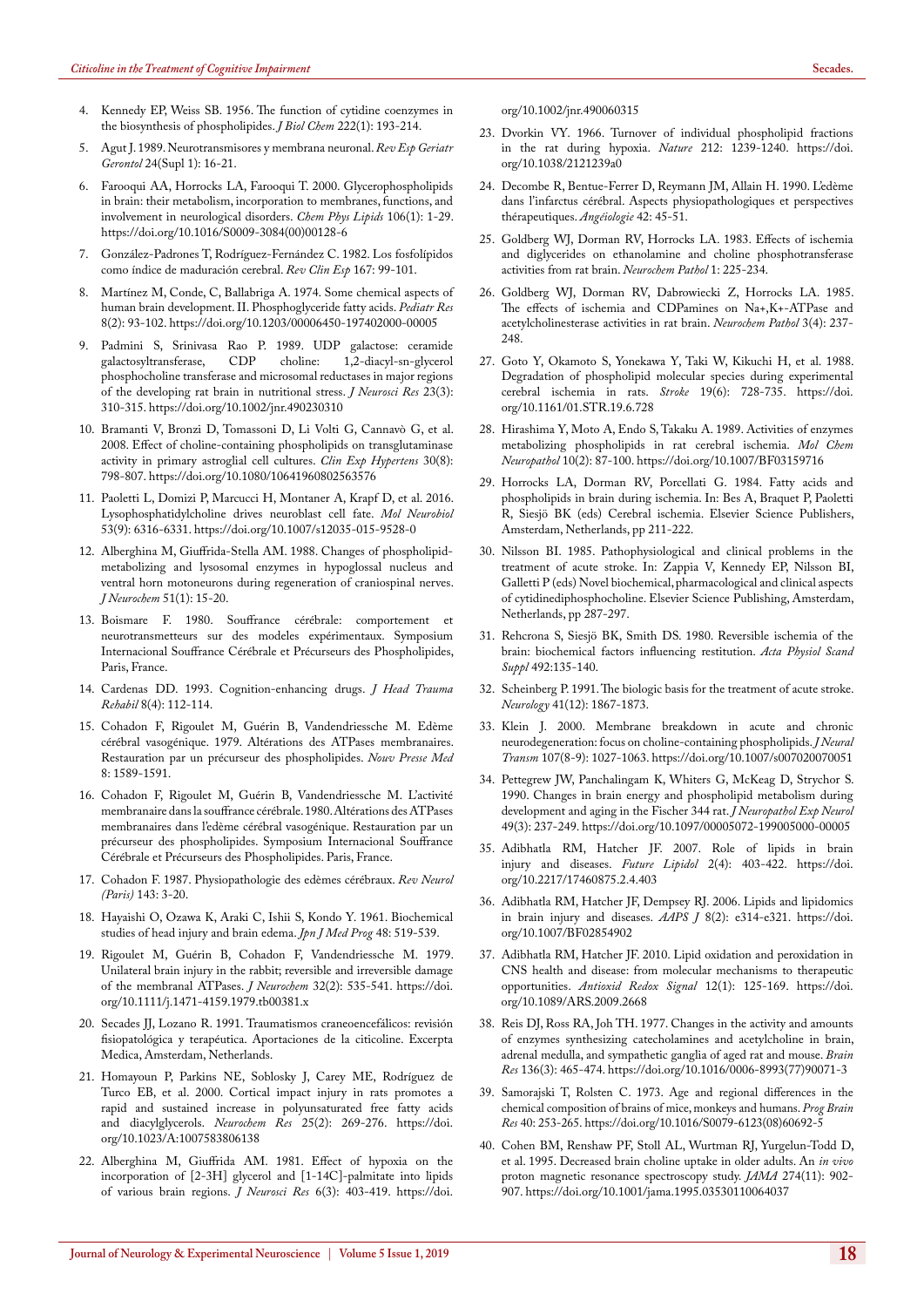- <span id="page-5-0"></span>41. [Holbrock PG, Wurtman RJ. 1990. Calcium-dependent incorporation](https://www.ncbi.nlm.nih.gov/pubmed/2171666)  [of choline into phosphatidylcholine \(PC\) by base-exchange in rat](https://www.ncbi.nlm.nih.gov/pubmed/2171666)  [brain membranes occurs preferentially with phospholipid substrates](https://www.ncbi.nlm.nih.gov/pubmed/2171666)  [containing docosahexaenoic acid \(22:6\(n-3\)\).](https://www.ncbi.nlm.nih.gov/pubmed/2171666) *Biochim Biophys Acta* [1046\(2\): 185-188.](https://www.ncbi.nlm.nih.gov/pubmed/2171666) [https://doi.org/10.1016/0005-2760\(90\)90187-3](https://doi.org/10.1016/0005-2760(90)90187-3)
- 42. Agut J. 1989. Metabolismo fosfolipídico en la fisiopatología de la enfermedad de Alzheimer. In: Acarín N, Alom J, (eds) Marcadores biológicos y perspectivas terapéuticas en la enfermedad de Alzheimer. Editorial MCR, Barcelona, Spain, pp 77-88.
- 43. [Blusztajn JK, Wurtman RJ. 1983. Choline and cholinergic neurons.](https://www.ncbi.nlm.nih.gov/pubmed/6867732)  *Science* [221\(4611\): 614-620.](https://www.ncbi.nlm.nih.gov/pubmed/6867732) <https://doi.org/10.1126/science.6867732>
- 44. [Blusztajn JK, Liscovitch M, Richardson UI. 1987. Synthesis of](https://www.ncbi.nlm.nih.gov/pubmed/3474663)  [acetylcholine from choline derived from phosphatidylcholine in a](https://www.ncbi.nlm.nih.gov/pubmed/3474663)  [human neuronal cell line.](https://www.ncbi.nlm.nih.gov/pubmed/3474663) *Proc Natl Acad Sci U S A* 84(15): 5475-5477. <https://doi.org/10.1073/pnas.84.15.5474>
- 45. [Ginsberg L, Atack JR, Rapoport SI, Gershfeld NL. 1993. Regional](https://www.ncbi.nlm.nih.gov/pubmed/8364743)  [specificity of membrane instability in Alzheimer's disease brain.](https://www.ncbi.nlm.nih.gov/pubmed/8364743) *Brain Res* [615\(2\): 355-357.](https://www.ncbi.nlm.nih.gov/pubmed/8364743) [https://doi.org/10.1016/0006-8993\(93\)90050-W](https://doi.org/10.1016/0006-8993(93)90050-W)
- 46. [Kalaria KN. 1993. The immunopathology of Alzheimer's disease](https://www.ncbi.nlm.nih.gov/pubmed/8293190)  [and some related disorders.](https://www.ncbi.nlm.nih.gov/pubmed/8293190) *Brain Pathol* 3(4): 333-347. [https://doi.](https://doi.org/10.1111/j.1750-3639.1993.tb00761.x) [org/10.1111/j.1750-3639.1993.tb00761.x](https://doi.org/10.1111/j.1750-3639.1993.tb00761.x)
- 47. [Knusel B, Jenden DJ, Lauretz SD, Booth RA, Rice KM, et al. 1990.](https://www.ncbi.nlm.nih.gov/pubmed/1982695)  Global *in vivo* [replacement of choline by N-aminodeanol. Testing](https://www.ncbi.nlm.nih.gov/pubmed/1982695)  [hypothesis about progressive degenerative dementia. I. Dynamics of](https://www.ncbi.nlm.nih.gov/pubmed/1982695)  choline replacement. *[Pharmacol Biochem Behav](https://www.ncbi.nlm.nih.gov/pubmed/1982695)* 37(4): 799-809. [https://](https://doi.org/10.1016/0091-3057(90)90566-Z) [doi.org/10.1016/0091-3057\(90\)90566-Z](https://doi.org/10.1016/0091-3057(90)90566-Z)
- 48. [Lee HC, Fellenz-Maloney MP, Liscovitch M, Blusztajn JK. 1993.](https://www.ncbi.nlm.nih.gov/pubmed/8234260)  [Phospholipase D-catalyzed hydrolysis of phosphatidylcholine provides](https://www.ncbi.nlm.nih.gov/pubmed/8234260)  [the choline precursor for acetylcholine synthesis in a human neuronal](https://www.ncbi.nlm.nih.gov/pubmed/8234260)  cell line. *[Proc Natl Acad Sci U S A](https://www.ncbi.nlm.nih.gov/pubmed/8234260)* 90(21): 10086-10090. [https://doi.](https://doi.org/10.1073/pnas.90.21.10086) [org/10.1073/pnas.90.21.10086](https://doi.org/10.1073/pnas.90.21.10086)
- 49. [Nitsch RM, Blusztajn JK, Pittas AG, Slack BE, Growdon JH, et al.](https://www.ncbi.nlm.nih.gov/pubmed/1311847)  [1992. Evidence for a membrane defect in Alzheimer disease brain.](https://www.ncbi.nlm.nih.gov/pubmed/1311847)  *[Proc Natl Acad Sci U S A](https://www.ncbi.nlm.nih.gov/pubmed/1311847)* 89(5): 1671-1675. [https://doi.org/10.1073/](https://doi.org/10.1073/pnas.89.5.1671) [pnas.89.5.1671](https://doi.org/10.1073/pnas.89.5.1671)
- 50. Wurtman RJ, Coviella ILG. 1986. CDP-colina, neurotransmisores y metabolismo de fosfolípidos. *Med Clin (Barc)* 87(Supl 1): 3-4.
- 51. [Wurtman RJ, Blusztajn JK, Ulus IH, Coviella ILG, Buyukuysal RL, et al.](https://www.ncbi.nlm.nih.gov/pubmed/2403709)  [1990. Choline metabolism in cholinergic neurons: Implications for the](https://www.ncbi.nlm.nih.gov/pubmed/2403709)  [pathogenesis of neurodegenerative diseases.](https://www.ncbi.nlm.nih.gov/pubmed/2403709) *Adv Neurol* 51: 117-125.
- 52. [Wurtman RJ. 1992. Choline metabolism as a basis for the selective](https://www.ncbi.nlm.nih.gov/pubmed/1374967)  [vulnerability of cholinergic neurons.](https://www.ncbi.nlm.nih.gov/pubmed/1374967) *Trends Neurol Sci* 15: 117-1122. [https://doi.org/10.1016/0166-2236\(92\)90351-8](https://doi.org/10.1016/0166-2236(92)90351-8)
- <span id="page-5-1"></span>53. Farber SA, Slack BE, DeMicheli E, Wurtman RJ. 1994. Choline metabolism, membrane phospholipids, and Alzheimer's disease. In: Giacobini E, Becker R (eds) Alzheimer disease: therapeutic strategies. Birkhäuser, Boston, MA, USA, pp 247-251.
- <span id="page-5-2"></span>54. [Cansev M, Wurtman RJ, Sakamoto T, Ulus IH. 2008. Oral](https://www.ncbi.nlm.nih.gov/pubmed/18631994)  [administration of circulating precursors for membrane phosphatides](https://www.ncbi.nlm.nih.gov/pubmed/18631994)  [can promote the synthesis of new brain synapses.](https://www.ncbi.nlm.nih.gov/pubmed/18631994) *Alzheimers Dement* [4\(Suppl 1\): S153-S168.](https://www.ncbi.nlm.nih.gov/pubmed/18631994) <https://doi.org/10.1016/j.jalz.2007.10.005>
- <span id="page-5-3"></span>55. [Giesing M, Gerken U, Kastrup H. 1985. Phospholipid-induced changes](https://www.ncbi.nlm.nih.gov/pubmed/3973590)  of γ[-aminobutyric acid in cortex grey matter in culture.](https://www.ncbi.nlm.nih.gov/pubmed/3973590) *J Neurochem* [44\(3\): 740-751.](https://www.ncbi.nlm.nih.gov/pubmed/3973590) <https://doi.org/10.1111/j.1471-4159.1985.tb12877.x>
- 56. [Roufogalis BD, Thornton M, Wade DN. 1976. Nucleotide requirement](https://www.ncbi.nlm.nih.gov/pubmed/1003228)  [of dopamine sensitive adenylate cyclase in synaptosomal membranes](https://www.ncbi.nlm.nih.gov/pubmed/1003228)  [from the striatum of rat brain.](https://www.ncbi.nlm.nih.gov/pubmed/1003228) *J Neurochem* 27: 1533-1535. [https://doi.](https://doi.org/10.1111/j.1471-4159.1976.tb02640.x) [org/10.1111/j.1471-4159.1976.tb02640.x](https://doi.org/10.1111/j.1471-4159.1976.tb02640.x)
- <span id="page-5-7"></span>57. [Challis RAJ, Mistry R, Gray DW, Nahorski SR. 1994. Modulation](https://www.ncbi.nlm.nih.gov/pubmed/7910385)  [of muscarinic cholinoceptor-stimulated inositol 1,4,5-trisphosphate](https://www.ncbi.nlm.nih.gov/pubmed/7910385)  [accumulation by N-methyl-D-aspartate in neonatal rat cerebral](https://www.ncbi.nlm.nih.gov/pubmed/7910385)  cortex. *[Neuropharmacology](https://www.ncbi.nlm.nih.gov/pubmed/7910385)* 33(1): 15-25. [https://doi.org/10.1016/0028-](https://doi.org/10.1016/0028-3908(94)90092-2) [3908\(94\)90092-2](https://doi.org/10.1016/0028-3908(94)90092-2)
- <span id="page-5-4"></span>58. [Lynch MA, Voss KL. 1990. Arachidonic acid increases inositol](https://www.ncbi.nlm.nih.gov/pubmed/1972388)

[phospholipid metabolism and glutamate release in synaptosomes](https://www.ncbi.nlm.nih.gov/pubmed/1972388)  [prepared from hippocampal tissue.](https://www.ncbi.nlm.nih.gov/pubmed/1972388) *J Neurochem* 55(1): 215-221. [https://](https://doi.org/10.1111/j.1471-4159.1990.tb08841.x) [doi.org/10.1111/j.1471-4159.1990.tb08841.x](https://doi.org/10.1111/j.1471-4159.1990.tb08841.x)

- <span id="page-5-5"></span>59. [Albright CD, Liu R, Bethea TC, Da Costa KA, Salganik RI, et al.](https://www.ncbi.nlm.nih.gov/pubmed/8647350)  [1996. Choline deficiency induces apoptosis in SV40-immortalized](https://www.ncbi.nlm.nih.gov/pubmed/8647350)  [CWSV-1 rat hepatocytes in culture.](https://www.ncbi.nlm.nih.gov/pubmed/8647350) *FASEB J* 10: 510-516. [https://doi.](https://doi.org/10.1096/fasebj.10.4.8647350) [org/10.1096/fasebj.10.4.8647350](https://doi.org/10.1096/fasebj.10.4.8647350)
- <span id="page-5-6"></span>60. [Cui Z, Houweling M, Chen MH, Record M, Chap H, et al. 1996, A](https://www.ncbi.nlm.nih.gov/pubmed/8663247)  [genetic defect in phosphatidylcholine biosynthesis triggers apoptosis](https://www.ncbi.nlm.nih.gov/pubmed/8663247)  [in Chinese hamster ovary cells.](https://www.ncbi.nlm.nih.gov/pubmed/8663247) *J Biol Chem* 271(25): 14668-14671. <https://doi.org/10.1074/jbc.271.25.14668>
- 61. [Baburina I, Jackowski S. 1998. Apoptosis triggered by 1-Ooctadecyl-](https://www.ncbi.nlm.nih.gov/pubmed/9442058)[2-O-methyl-rac-glycero-3-phosphocholine is prevented by increased](https://www.ncbi.nlm.nih.gov/pubmed/9442058)  [expression of CTP:phosphocholine cytidylyltransferase.](https://www.ncbi.nlm.nih.gov/pubmed/9442058) *J Biol Chem* [273\(4\): 2169-2173.](https://www.ncbi.nlm.nih.gov/pubmed/9442058) <https://doi.org/10.1074/jbc.273.4.2169>
- 62. [Anthony ML, Zhao M, Brindle KM. 1999. Inhibition of](https://www.ncbi.nlm.nih.gov/pubmed/10391908)  [phosphatidylcholine biosynthesis following induction of apoptosis in](https://www.ncbi.nlm.nih.gov/pubmed/10391908)  HL-60 cells. *J Biol Chem* [274: 19686-19692.](https://www.ncbi.nlm.nih.gov/pubmed/10391908) [https://doi.org/10.1074/](https://doi.org/10.1074/jbc.274.28.19686) [jbc.274.28.19686](https://doi.org/10.1074/jbc.274.28.19686)
- 63. [Howe AG, Remberg V, McMaster CR. 2002. Cessation of growth to](https://www.ncbi.nlm.nih.gov/pubmed/12200438)  [prevent cell death due to inhibition of phosphatidylcholine synthesis](https://www.ncbi.nlm.nih.gov/pubmed/12200438)  [is impaired at 37 degrees C in](https://www.ncbi.nlm.nih.gov/pubmed/12200438) *Saccharomyces cerevisiae*. *J Biol Chem*  [277\(46\): 44100-44107.](https://www.ncbi.nlm.nih.gov/pubmed/12200438) <https://doi.org/10.1074/jbc.M206643200>
- 64. [Lagace TA, Ridgway ND. 2005. Induction of apoptosis by lipophilic](https://www.ncbi.nlm.nih.gov/pubmed/16097951)  [activators of CTP:phosphocholine cytidylyltransferase \(CCT\)alpha.](https://www.ncbi.nlm.nih.gov/pubmed/16097951)  *Biochem J* [392\(Pt 3\): 449-456.](https://www.ncbi.nlm.nih.gov/pubmed/16097951) <https://doi.org/10.1042/BJ20051021>
- 65. [Joo JH, Jetten AM. 2010. Molecular mechanisms involved in farnesol](https://www.ncbi.nlm.nih.gov/pubmed/19520495)[induced apoptosis.](https://www.ncbi.nlm.nih.gov/pubmed/19520495) *Cancer Lett* 287: 123-135. [https://doi.org/10.1016/j.](https://doi.org/10.1016/j.canlet.2009.05.015%20) [canlet.2009.05.015](https://doi.org/10.1016/j.canlet.2009.05.015%20)
- <span id="page-5-8"></span>66. [Morton CC, Aitchison AJ, Gehrig K, Ridgway ND. 2013. A mechanism](https://www.ncbi.nlm.nih.gov/pubmed/24136823)  [for suppression of the CDP-choline pathway during apoptosis.](https://www.ncbi.nlm.nih.gov/pubmed/24136823) *J Lipid Res* [54: 3373-3384.](https://www.ncbi.nlm.nih.gov/pubmed/24136823) <https://doi.org/10.1194/jlr.M041434>
- <span id="page-5-9"></span>67. Cramer SC, Finkelstein SP. 1999. Reparative approaches: growth factors and other pharmacological treatments. In: Miller LP (ed) Stroke therapy: basic, preclinical, and clinical directions. Wiley-Liss, NY, USA, pp 321-336.
- 68. [Zweifler RM. 2002. Membrane stabilizer: citicoline](https://www.ncbi.nlm.nih.gov/pubmed/12365823)*. Curr Med Res Opin* [18\(Suppl 2\): S14-S17.](https://www.ncbi.nlm.nih.gov/pubmed/12365823) <https://doi.org/10.1185/030079902125000679>
- 69. [McDaniel MA, Maier SF, Einstein GO. 2003 . 'Brain-specific'](https://www.ncbi.nlm.nih.gov/pubmed/14624946)  [nutrients: a memory cure?](https://www.ncbi.nlm.nih.gov/pubmed/14624946) *Nutrition* 19(11-12): 957-975. [https://doi.](https://doi.org/10.1016/S0899-9007(03)00024-8) [org/10.1016/S0899-9007\(03\)00024-8](https://doi.org/10.1016/S0899-9007(03)00024-8)
- 70. [Mamoun CB, Prigge ST, Vial H. 2010. Targeting the lipid metabolic](https://www.ncbi.nlm.nih.gov/pubmed/20559451)  [pathways for the treatment of malaria.](https://www.ncbi.nlm.nih.gov/pubmed/20559451) *Drug Dev Res* 71(1): 44-55. <https://doi.org/10.1002/ddr.20347>
- 71. [Candelario-Jalil E. 2009. Injury and repair mechanisms in ischemic](https://www.ncbi.nlm.nih.gov/pubmed/19579170)  [stroke: considerations for the development of novel neurotherapeutics.](https://www.ncbi.nlm.nih.gov/pubmed/19579170)  *[Curr Opin Investig Drugs](https://www.ncbi.nlm.nih.gov/pubmed/19579170)* 10(7): 644-654.
- <span id="page-5-10"></span>72. [Saver JL. 2010. Targeting the brain: neuroprotection and](https://www.ncbi.nlm.nih.gov/pubmed/20410866)  [neurorestoration in ischemic stroke.](https://www.ncbi.nlm.nih.gov/pubmed/20410866) *Pharmacotherapy* 30: S62-S69. <http://doi.org/10.1592/phco.30.pt2.62S>
- <span id="page-5-11"></span>73. [Grieb P. 2014. Neuroprotective properties of citicoline: facts, doubts and](https://www.ncbi.nlm.nih.gov/pubmed/24504829)  [unresolved issues.](https://www.ncbi.nlm.nih.gov/pubmed/24504829) *CNS Drugs* 28(3): 185-193. [https://doi.org/10.1007/](https://doi.org/10.1007/s40263-014-0144-8) [s40263-014-0144-8](https://doi.org/10.1007/s40263-014-0144-8)
- 74. De la Morena E, Goldberg DM, Werner M. 1985. Citidindifosfato de colina y biosíntesis de fosfolípidos. In: De la Morena E (ed) Citicolina: bioquímica, neurofarmacología y clínica. Salvat, Barcelona, Spain, pp 25-38.
- 75. [Chida N, Shimizu Y. 1973. Biosynthesis of myelin lipids of cultured](https://www.ncbi.nlm.nih.gov/pubmed/4776736)  [nervous tissues. Incorporation of choline and CDPcholine into](https://www.ncbi.nlm.nih.gov/pubmed/4776736)  [myelin phospholipids.](https://www.ncbi.nlm.nih.gov/pubmed/4776736) *Tohoku J Exp Med* 111(1): 41-49. [https://doi.](https://doi.org/10.1620/tjem.111.41) [org/10.1620/tjem.111.41](https://doi.org/10.1620/tjem.111.41)
- 76. [Marggraf WD, Anderer FA. 1974. Alternative pathways in the](https://www.ncbi.nlm.nih.gov/pubmed/4474135)  [biosynthesis of sphingomyelin and the role of phosphatidylcholine,](https://www.ncbi.nlm.nih.gov/pubmed/4474135)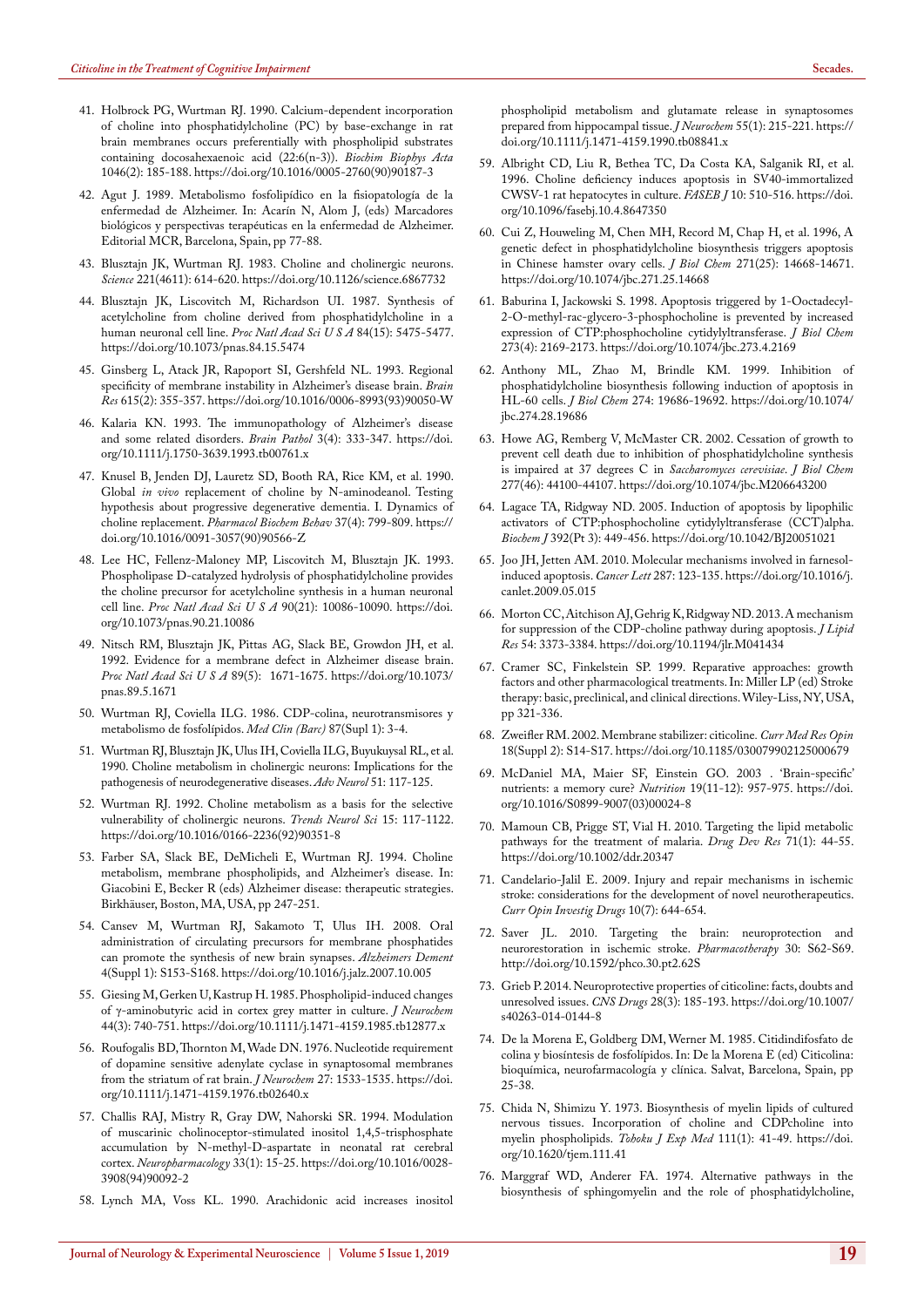[CDPcholine and phosphorylcholine as precursors.](https://www.ncbi.nlm.nih.gov/pubmed/4474135) *Hoppe-[Seyler's Z Physiol Chem](https://www.ncbi.nlm.nih.gov/pubmed/4474135)* 355(7): 803-810. [https://doi.org/10.1515/](https://doi.org/10.1515/bchm2.1974.355.2.803) [bchm2.1974.355.2.803](https://doi.org/10.1515/bchm2.1974.355.2.803)

- <span id="page-6-1"></span>77. Vance DE, Pelech SL. 1985. Cellular translocation of CTP: phosphocholine cytidylyltransferase regulates the synthesis of CDPcholine. In: Zappia V, Kennedy EP, Nilsson BI, Galletti P (eds) Novel biochemical, pharmacological and clinical aspects of cytidinediphosphocholine. Elsevier Science Publishing, Amsterdam, Netherlands, pp 15-24.
- 78. Goracci G, Francescangeli E, Mozzi R, Porcellati S, Porcellati G. 1985. Regulation of phospholipid metabolism by nucleotides in brain and transport of CDPcholine into brain. In: Zappia V, Kennedy EP, Nilsson BI, Galletti P (eds) Novel biochemical, pharmacological and clinical aspects of cytidinediphosphocholine. Elsevier Science Publishing, Amsterdam, Netherlands, pp 105-116.
- 79. [George TP, Cook HW, Byers DM, Palmer FBSC, Spence MW.](https://www.ncbi.nlm.nih.gov/pubmed/2061317)  [1991. Channeling of intermediates in CDP-choline pathway of](https://www.ncbi.nlm.nih.gov/pubmed/2061317)  [phosphatidylcholine biosynthesis in cultured glioma cells is dependent](https://www.ncbi.nlm.nih.gov/pubmed/2061317)  [on intracellular Ca2+.](https://www.ncbi.nlm.nih.gov/pubmed/2061317) *J Biol Chem* 266: 12419-12423.
- 80. Murphy EJ, Horrocks LA. 1993. CDPcholine, CDPethanolamine, lipid metabolism and disorders of the Central Nervous System. In: Massarelli R, Horrocks LA, Kanfer JN, Löffelholz K (eds) Phospholipids and signal transmission. Springer-Verlag, Berlin, Germany, pp 353-372.
- 81. [Tronchère H, Record M, Tercé F, Chap H. 1994. Phosphatidylcholine](https://www.ncbi.nlm.nih.gov/pubmed/8180240)  [cycle and regulation of phosphatidylcholine biosynthesis by enzyme](https://www.ncbi.nlm.nih.gov/pubmed/8180240)  translocation. *[Biochim Biophys Acta](https://www.ncbi.nlm.nih.gov/pubmed/8180240)* 1212(2): 137-151. [https://doi.](https://doi.org/10.1016/0005-2760(94)90248-8) [org/10.1016/0005-2760\(94\)90248-8](https://doi.org/10.1016/0005-2760(94)90248-8)
- 82. [Weiss GB. 1995. Metabolism and actions of CDP-choline as an](https://www.ncbi.nlm.nih.gov/pubmed/7869846)  [endogenous compound and administered exogenously as citicoline.](https://www.ncbi.nlm.nih.gov/pubmed/7869846) *Life Sci* [56: 637-660.](https://www.ncbi.nlm.nih.gov/pubmed/7869846) [https://doi.org/10.1016/0024-3205\(94\)00427-T](https://doi.org/10.1016/0024-3205(94)00427-T)
- 83. [Jackowski S, Wang J, Baburina I. 2000. Activity of the phosphatidylcholine](https://www.ncbi.nlm.nih.gov/pubmed/10666565)  [biosynthetic pathway modulates the distribution of fatty acids into](https://www.ncbi.nlm.nih.gov/pubmed/10666565)  [glycerolipids in proliferating cells.](https://www.ncbi.nlm.nih.gov/pubmed/10666565) *Biochim Biophys Acta* 1483(3): 301- [315.](https://www.ncbi.nlm.nih.gov/pubmed/10666565) [https://doi.org/10.1016/S1388-1981\(99\)00203-6](https://doi.org/10.1016/S1388-1981(99)00203-6)
- 84. [Dowd SR, Bier ME, Patton-Vogt JL. 2001. Turnover of](https://www.ncbi.nlm.nih.gov/pubmed/11078727)  phosphatidylcholine in *Saccharomyces cerevisae*[. The role of the CDP](https://www.ncbi.nlm.nih.gov/pubmed/11078727)[choline pathway.](https://www.ncbi.nlm.nih.gov/pubmed/11078727) *J Biol Chem* 276: 3756-3763. [https://doi.org/10.1074/](https://doi.org/10.1074/jbc.M003694200) [jbc.M003694200](https://doi.org/10.1074/jbc.M003694200)
- 85. [Henneberry AL, Wright MM, McMaster CR. 2002. The major sites of](https://www.ncbi.nlm.nih.gov/pubmed/12221122)  [cellular phospholipid synthesis and molecular determinants of fatty acid](https://www.ncbi.nlm.nih.gov/pubmed/12221122)  [and lipid head group specificity.](https://www.ncbi.nlm.nih.gov/pubmed/12221122) *Mol Biol Cell* 13(9): 3148-3161. [https://](https://doi.org/10.1091/mbc.01-11-0540) [doi.org/10.1091/mbc.01-11-0540](https://doi.org/10.1091/mbc.01-11-0540)
- 86. [Hunt AN, Clark GT, Neale JR, Postle AD. 2002. A comparison](https://www.ncbi.nlm.nih.gov/pubmed/12387872)  [of the molecular specificities of whole cell and endonuclear](https://www.ncbi.nlm.nih.gov/pubmed/12387872)  [phosphatidylcholine synthesis.](https://www.ncbi.nlm.nih.gov/pubmed/12387872) *FEBS Lett* 530: 89-93. [https://doi.](https://doi.org/10.1016/S0014-5793(02)03429-4) [org/10.1016/S0014-5793\(02\)03429-4](https://doi.org/10.1016/S0014-5793(02)03429-4)
- <span id="page-6-0"></span>87. [Gibellini F, Smith TK. 2010. The Kennedy pathway –de novo synthesis](https://www.ncbi.nlm.nih.gov/pubmed/20503434)  [of phosphatidylethanolamine and phosphatidylcholine.](https://www.ncbi.nlm.nih.gov/pubmed/20503434) *IUBMB Life* [62\(6\): 414-428.](https://www.ncbi.nlm.nih.gov/pubmed/20503434) <https://doi.org/10.1002/iub.337>
- <span id="page-6-2"></span>88. [Kulinski A, Vance DE, Vance JE. 2004. A choline-deficient diet in mice](https://www.ncbi.nlm.nih.gov/pubmed/15024002)  [inhibits neither the CDP-choline pathway for phosphatidylcholine](https://www.ncbi.nlm.nih.gov/pubmed/15024002)  [synthesis in hepatocytes nor apolipoprotein B secretion.](https://www.ncbi.nlm.nih.gov/pubmed/15024002) *J Biol Chem* [279\(23\): 23916-23924.](https://www.ncbi.nlm.nih.gov/pubmed/15024002) <https://doi.org/10.1074/jbc.M312676200>
- 89. [Li Z, Vance DE. 2008. Phosphatidylcholine and choline homeostasis.](https://www.ncbi.nlm.nih.gov/pubmed/18204095)  *J Lipid Res* [49\(6\): 1187-1194.](https://www.ncbi.nlm.nih.gov/pubmed/18204095) [https://doi.org/10.1194/jlr.R700019-](https://doi.org/10.1194/jlr.R700019-JLR200) [JLR200](https://doi.org/10.1194/jlr.R700019-JLR200)
- 90. [Arienti G, Corazzi L, Mastrofini P, Montanini I, Trillini B, et al. 1979.](https://www.ncbi.nlm.nih.gov/pubmed/553079)  [Involvement of CDP-choline in phospholipid metabolism of brain](https://www.ncbi.nlm.nih.gov/pubmed/553079)  tissue *in vitro*. *Ital J Biochem* [28\(1\): 39-45.](https://www.ncbi.nlm.nih.gov/pubmed/553079)
- 91. Jané F. 1985. Algunos aspectos de la farmacología de la citicolina. In; De la Morena E (ed) Citicolina: bioquímica, neurofarmacología y clínica. Salvat, Barcelona, Spain, pp 49-62.
- 92. [Clement JM, Kent C. 1999. CTP:phosphocholine cytidylyltransferase:](https://www.ncbi.nlm.nih.gov/pubmed/10208837)  [insights into regulatory mechanisms and novel functions.](https://www.ncbi.nlm.nih.gov/pubmed/10208837) *Biochem*

*[Biophys Res Commun](https://www.ncbi.nlm.nih.gov/pubmed/10208837)* 257(3): 643-650. [https://doi.org/10.1006/](https://doi.org/10.1006/bbrc.1999.0512) [bbrc.1999.0512](https://doi.org/10.1006/bbrc.1999.0512)

- 93. [Wong JT, Chan M, Lee D, Jiang JY, Skrzypczak M, et al. 2000.](https://www.ncbi.nlm.nih.gov/pubmed/10888232)  [Phosphatidylcholine metabolism in human endothelial cells:](https://www.ncbi.nlm.nih.gov/pubmed/10888232)  [modulation by phosphocholine.](https://www.ncbi.nlm.nih.gov/pubmed/10888232) *Mol Cell Biochem* 207(1-2): 95-100. <https://doi.org/10.1023/A:1007054601256>
- 94. [Lykidis A, Jackson P, Jackowski S. 2001. Lipid activation of](https://www.ncbi.nlm.nih.gov/pubmed/11148044)  [CTP:phosphocholine cytidylyltransferase alpha: characterization and](https://www.ncbi.nlm.nih.gov/pubmed/11148044)  [identification of a second activation domain.](https://www.ncbi.nlm.nih.gov/pubmed/11148044) *Biochemistry* 40(2): 494- [503.](https://www.ncbi.nlm.nih.gov/pubmed/11148044) <https://doi.org/10.1021/bi002140r>
- 95. [Fernández-Tome MC, Speziale EH, Sterin-Speziale NB. 2002.](https://www.ncbi.nlm.nih.gov/pubmed/12117562)  [Phospholipase C inhibitors and prostaglandins differentially regulate](https://www.ncbi.nlm.nih.gov/pubmed/12117562)  [phosphatidylcholine synthesis in rat renal papilla. Evidence of](https://www.ncbi.nlm.nih.gov/pubmed/12117562)  [compartmental regulation of CTP:phosphocholine cytidylyltransferase](https://www.ncbi.nlm.nih.gov/pubmed/12117562)  [and CDP-choline: 1,2-diacylglycerol cholinephosphotransferase.](https://www.ncbi.nlm.nih.gov/pubmed/12117562)  *[Biochim Biophys Acta](https://www.ncbi.nlm.nih.gov/pubmed/12117562)* 1583(2): 185-194. [https://doi.org/10.1016/](https://doi.org/10.1016/S1388-1981(02)00208-1) [S1388-1981\(02\)00208-1](https://doi.org/10.1016/S1388-1981(02)00208-1)
- 96. [Lagace TA, Ridgway ND. 2005. The rate-limiting enzyme in](https://www.ncbi.nlm.nih.gov/pubmed/15635091)  [phosphatidylcholine synthesis regulates proliferation of the](https://www.ncbi.nlm.nih.gov/pubmed/15635091)  [nucleoplasmic reticulum.](https://www.ncbi.nlm.nih.gov/pubmed/15635091) *Mol Biol Cell* 16(3):1120-1130. [https://doi.](https://doi.org/10.1091/mbc.e04-10-0874) [org/10.1091/mbc.e04-10-0874](https://doi.org/10.1091/mbc.e04-10-0874)
- 97. Satoh N, Harada A, Yokoyama K, Karasawa K, Inoue K, et al. 2003. Regulation of activities of cytidine 5'-diphosphocholine: 1-O-alkyl-2 acetyl-sn-glycerol cholinephosphotransferase, an enzyme responsible for de novo synthesis of platelet-activating factor, by membrane phospholipids. *J Health Sci* 49: 13-21.
- 98. [Richardson UI, Watkins CJ, Pierre C, Ulms IH, Wurtman RJ. 2003.](https://www.ncbi.nlm.nih.gov/pubmed/12706232)  [Stimulation of CDP-choline synthesis by uridine or cytidine in PC12](https://www.ncbi.nlm.nih.gov/pubmed/12706232)  [rat pheochromocytoma cells.](https://www.ncbi.nlm.nih.gov/pubmed/12706232) *Brain Res* 971(12): 161-167. [https://doi.](https://doi.org/10.1016/S0006-8993(03)02333-3) [org/10.1016/S0006-8993\(03\)02333-3](https://doi.org/10.1016/S0006-8993(03)02333-3)
- 99. [Zaccheo O, Dinsdale D, Meacock PA, Glynn P. 2004. Neuropathy](https://www.ncbi.nlm.nih.gov/pubmed/15044461)  [target esterase and its yeast homologue degrade phosphatidylcholine](https://www.ncbi.nlm.nih.gov/pubmed/15044461)  [to glycerophosphocholine in living cells.](https://www.ncbi.nlm.nih.gov/pubmed/15044461) *J Biol Chem* 279(23): 24024- [24033.](https://www.ncbi.nlm.nih.gov/pubmed/15044461) <https://doi.org/10.1074/jbc.M400830200>
- <span id="page-6-3"></span>100.[Fagone P, Jackowski S. 2013. Phosphatidylcholine and the CDP](https://www.ncbi.nlm.nih.gov/pubmed/23010477)choline cycle. *[Biochim Biophys Acta](https://www.ncbi.nlm.nih.gov/pubmed/23010477)* 1831(3): 523-532. [https://doi.](https://doi.org/10.1016/j.bbalip.2012.09.009) [org/10.1016/j.bbalip.2012.09.009](https://doi.org/10.1016/j.bbalip.2012.09.009)
- <span id="page-6-4"></span>101.[Tayebati SK, Amenta F. 2013. Choline-containing phospholipids:](https://www.ncbi.nlm.nih.gov/pubmed/23314552)  [relevance to brain functional pathways.](https://www.ncbi.nlm.nih.gov/pubmed/23314552) *Clin Chem Lab Med* 51(3): 513- [521.](https://www.ncbi.nlm.nih.gov/pubmed/23314552) <https://doi.org/10.1515/cclm-2012-0559>
- <span id="page-6-5"></span>102.[Dobolyi A, Juhász G, Kovács Z, Kardos J. 2011. Uridine function in the](https://www.ncbi.nlm.nih.gov/pubmed/21401495)  [central nervous system.](https://www.ncbi.nlm.nih.gov/pubmed/21401495) *Curr Top Med Chem* 11(8): 1058-1067. [https://](https://doi.org/10.2174/156802611795347618) [doi.org/10.2174/156802611795347618](https://doi.org/10.2174/156802611795347618)
- <span id="page-6-6"></span>103.[Savci V, Cavun S, Goktalay G, Ulus IH. 2002. Cardiovascular effects](https://www.ncbi.nlm.nih.gov/pubmed/12012025)  [of intracerebroventricularly injected CDP-choline in normotensive and](https://www.ncbi.nlm.nih.gov/pubmed/12012025)  [hypotensive animals: the involvement of cholinergic system.](https://www.ncbi.nlm.nih.gov/pubmed/12012025) *Naunyn [Schmiedebergs Arch Pharmacol](https://www.ncbi.nlm.nih.gov/pubmed/12012025)* 365(5): 388-398.[https://doi.org/10.1007/](https://doi.org/10.1007/s00210-002-0531-4) [s00210-002-0531-4](https://doi.org/10.1007/s00210-002-0531-4)
- 104.[Savci V, Goktalay G, Cansev M, Cavun S, Yilmaz MS, Ulus IH. 2003.](https://www.ncbi.nlm.nih.gov/pubmed/12742520)  [Intravenously injected CDP-choline increases blood pressure and](https://www.ncbi.nlm.nih.gov/pubmed/12742520)  [reverses hypotension in haemorrhagic shock: effect is mediated by](https://www.ncbi.nlm.nih.gov/pubmed/12742520)  [central cholinergic activation.](https://www.ncbi.nlm.nih.gov/pubmed/12742520) *Eur J Pharmacol* 468(2): 129-139. [https://](https://doi.org/10.1016/S0014-2999(03)01602-9) [doi.org/10.1016/S0014-2999\(03\)01602-9](https://doi.org/10.1016/S0014-2999(03)01602-9)
- 105.[Yilmaz MS, Yalcin M, Savci V. 2006. Cytidine 5'-diphosphocholine](https://onlinelibrary.wiley.com/doi/abs/10.1111/j.1440-1681.2006.04382.x)  [restores blood flow of superior mesenteric and renal arteries and](https://onlinelibrary.wiley.com/doi/abs/10.1111/j.1440-1681.2006.04382.x)  [prolongs survival time in haemorrhaged anaesthetized rats.](https://onlinelibrary.wiley.com/doi/abs/10.1111/j.1440-1681.2006.04382.x) *Clin Exp Pharmacol Physiol* [33\(5-6\): 415-420.](https://onlinelibrary.wiley.com/doi/abs/10.1111/j.1440-1681.2006.04382.x) [https://doi.org/10.1111/j.1440-](https://doi.org/10.1111/j.1440-1681.2006.04382.x) [1681.2006.04382.x](https://doi.org/10.1111/j.1440-1681.2006.04382.x)
- 106.[Jochem J, Savci V, Filiz N, Rybus-Kalinowska B, Fogel WA, et](https://www.ncbi.nlm.nih.gov/pubmed/20228413)  [al. 2010. Involvement of the histaminergic system in cytidine](https://www.ncbi.nlm.nih.gov/pubmed/20228413)  [5'-diphosphocholine-induced reversal of critical heamorrhagic](https://www.ncbi.nlm.nih.gov/pubmed/20228413)  [hypotension in rats.](https://www.ncbi.nlm.nih.gov/pubmed/20228413) *J Physiol Pharmacol* 61(1): 37-43.
- 107.[Cansev M, Yilmaz MS, Ilcol YO, Hamurtekin E, Ulus IH. 2007.](https://www.ncbi.nlm.nih.gov/pubmed/17884041)  [Cardiovascular effects of CDP-choline and its metabolites: involvement](https://www.ncbi.nlm.nih.gov/pubmed/17884041)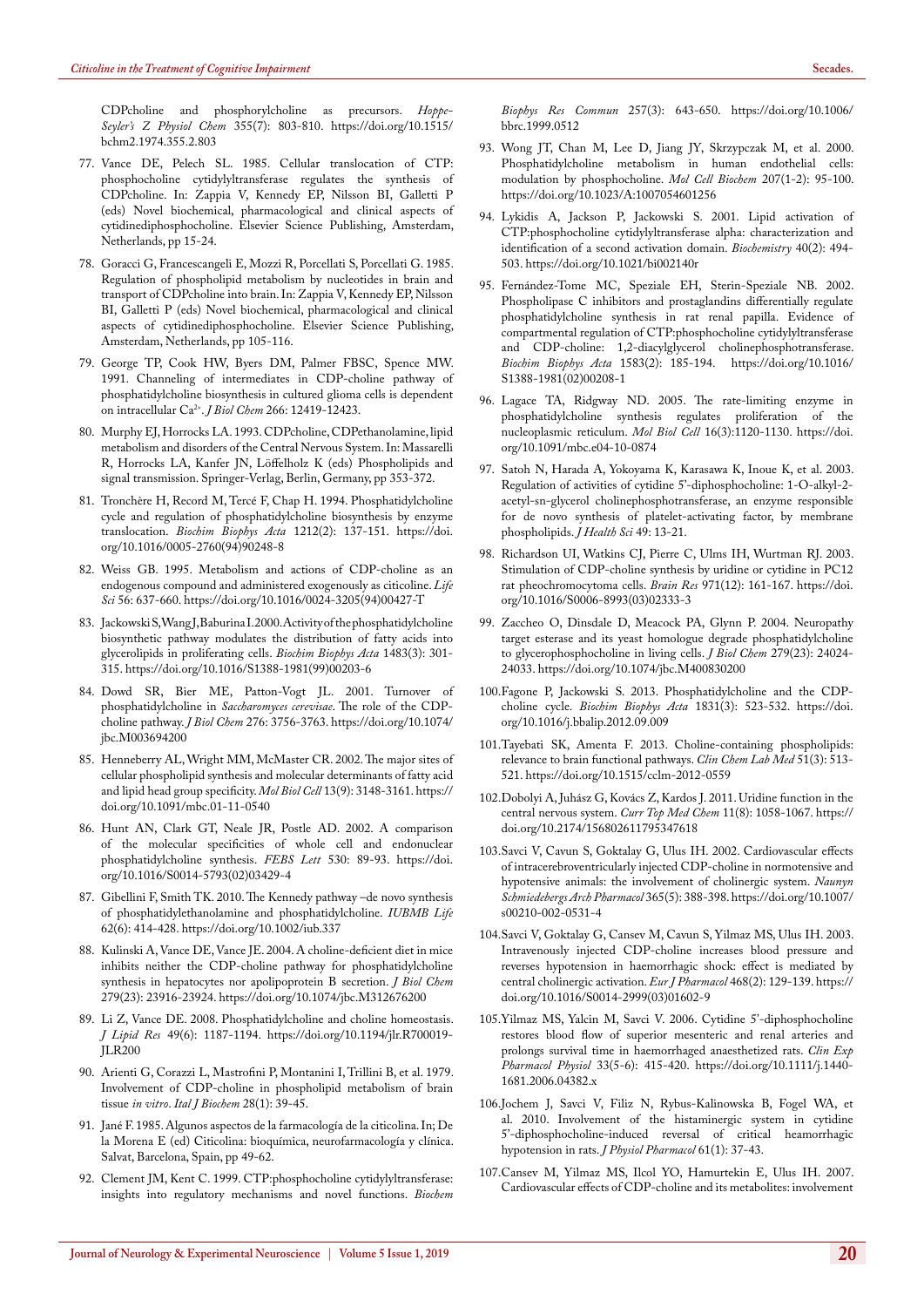[of peripheral autonomic nervous system.](https://www.ncbi.nlm.nih.gov/pubmed/17884041) *Eur J Pharmacol* 577(1-3): [129-142.](https://www.ncbi.nlm.nih.gov/pubmed/17884041) <https://doi.org/10.1016/j.ejphar.2007.08.029>

- 108[.Yilmaz MS, Coskun C, Yalcin M, Savci V. 2008. CDP-choline prevents](https://www.ncbi.nlm.nih.gov/pubmed/18504556)  [cardiac arrhythmias and lethality induced by short-term myocardial](https://www.ncbi.nlm.nih.gov/pubmed/18504556)  [ischemia-reperfusion injury in the rat: involvement of central muscarinic](https://www.ncbi.nlm.nih.gov/pubmed/18504556)  cholinergic mechanisms. *[Naunyn Schmiedebergs Arch Pharmacol](https://www.ncbi.nlm.nih.gov/pubmed/18504556)* 378(3): [293-301.](https://www.ncbi.nlm.nih.gov/pubmed/18504556) <https://doi.org/10.1007/s00210-008-0300-0>
- 109[.Isbil-Buyukcoskun N, Ilcol YO, Cansev M, Hamurtekin E, Ozluk K,](https://www.ncbi.nlm.nih.gov/pubmed/18518880)  [et al. 2008. Central choline suppresses plasma renin response to graded](https://www.ncbi.nlm.nih.gov/pubmed/18518880)  haemorrhage in rats. *[Clin Exp Pharmacol Physiol](https://www.ncbi.nlm.nih.gov/pubmed/18518880)* 35(9): 1023-1031. <https://doi.org/10.1111/j.1440-1681.2008.04978.x>
- <span id="page-7-1"></span>110[.Yu H, Qing H, Lei Z. 2013. Cytidine diphosphate choline improves the](https://www.ncbi.nlm.nih.gov/pubmed/23688565)  [outcome of cardiac arrest vs epinephrine in rat model.](https://www.ncbi.nlm.nih.gov/pubmed/23688565) *Am J Emerg Med* [31\(7\): 1022-1028.](https://www.ncbi.nlm.nih.gov/pubmed/23688565) <https://doi.org/10.1111/j.1440-1681.2008.04978.x>
- <span id="page-7-2"></span>111[.Ilcol YO, Cansev M, Yilmaz MS, Hamurtekin E, Ulus IH. 2007.](https://www.ncbi.nlm.nih.gov/pubmed/17917852)  [Intraperitoneal administration of CDP-choline and its cholinergic and](https://www.ncbi.nlm.nih.gov/pubmed/17917852)  [pyrimidinergic metabolites induce hyperglycemia in rats: involvement](https://www.ncbi.nlm.nih.gov/pubmed/17917852)  [of the sympathoadrenal system.](https://www.ncbi.nlm.nih.gov/pubmed/17917852) *Arch Physiol Biochem* 113(4-5): 186-201. <https://doi.org/10.1080/13813450701531243>
- 112[.Ilcol YO, Cansev M, Yilmaz MS, Hamurtekin E, Ulus IH. 2008.](https://www.ncbi.nlm.nih.gov/pubmed/18162319)  [Peripheral administration of CDP-choline and its cholinergic](https://www.ncbi.nlm.nih.gov/pubmed/18162319)  [metabolites increases serum insulin: muscarinic and nicotinic](https://www.ncbi.nlm.nih.gov/pubmed/18162319)  [acetylcholine receptors are both involved in their actions.](https://www.ncbi.nlm.nih.gov/pubmed/18162319) *Neurosci Lett* [431\(1\):71-76.](https://www.ncbi.nlm.nih.gov/pubmed/18162319) <https://doi.org/10.1016/j.neulet.2007.11.024>
- 113[.Cansev M, Ilcol YO, Yilmaz MS, Hamurtekin E, Ulus IH. 2008.](https://www.ncbi.nlm.nih.gov/pubmed/18561911)  [Choline, CDP-choline or phosphocholine increases plasma glucagon](https://www.ncbi.nlm.nih.gov/pubmed/18561911)  [in rats: involvement of the peripheral autonomic nervous system.](https://www.ncbi.nlm.nih.gov/pubmed/18561911) *Eur J Pharmacol* [589: 315-322.](https://www.ncbi.nlm.nih.gov/pubmed/18561911) <https://doi.org/10.1016/j.ejphar.2008.05.017>
- 114[.Kiyici S, Basaran NF, Cavun S, Savci V. 2015. Central injection of CDP](https://www.ncbi.nlm.nih.gov/pubmed/26162700)[choline suppresses serum ghrelin levels while increasing serum leptin](https://www.ncbi.nlm.nih.gov/pubmed/26162700)  levels in rats. *[Eur J Pharmacol](https://www.ncbi.nlm.nih.gov/pubmed/26162700)* 764: 264-270. [https://doi.org/10.1016/j.](https://doi.org/10.1016/j.ejphar.2015.07.014) [ejphar.2015.07.014](https://doi.org/10.1016/j.ejphar.2015.07.014)
- 115[.Villa RF, Ferrari F, Gorini A. 2012. Effect of CDP-choline on age](https://www.ncbi.nlm.nih.gov/pubmed/23099360)[dependent modifications of energy- and glutamate-linked enzyme](https://www.ncbi.nlm.nih.gov/pubmed/23099360)  [activities in synaptic and non-synaptic mitochondria from rat cerebral](https://www.ncbi.nlm.nih.gov/pubmed/23099360)  cortex. *Neurochem Int* [61: 1424-1432.](https://www.ncbi.nlm.nih.gov/pubmed/23099360) [https://doi.org/10.1016/j.](https://doi.org/10.1016/j.neuint.2012.10.009) [neuint.2012.10.009](https://doi.org/10.1016/j.neuint.2012.10.009)
- 116[.Ilcol YO, Yilmaz Z, Cansev M, Ulus IH. 2009. Choline or CDP](https://www.ncbi.nlm.nih.gov/pubmed/19060783)[choline alters serum lipid responses to endotoxin in dogs and rats:](https://www.ncbi.nlm.nih.gov/pubmed/19060783)  [involvement of the peripheral nicotinic acetylcholine receptors.](https://www.ncbi.nlm.nih.gov/pubmed/19060783) *Shock* [32\(3\): 286-294.](https://www.ncbi.nlm.nih.gov/pubmed/19060783) <https://doi.org/10.1097/SHK.0b013e3181971b02>
- 117[.Uslu G, Savci V, Buyukuysal LR, Goktalay G. 2014. CDP-choline](https://www.sciencedirect.com/science/article/abs/pii/S0304394014002699?via%3Dihub)  [attenuates scopolamine induced disruption of prepulse inhibition in](https://www.sciencedirect.com/science/article/abs/pii/S0304394014002699?via%3Dihub)  [rats: involvement of central nicotinic mechanism.](https://www.sciencedirect.com/science/article/abs/pii/S0304394014002699?via%3Dihub) *Neurosci Lett* 569: [153-157.](https://www.sciencedirect.com/science/article/abs/pii/S0304394014002699?via%3Dihub) <https://doi.org/10.1016/j.neulet.2014.03.070>
- <span id="page-7-3"></span>118[.Yilmaz Z, Ozarda Y, Cansev M, Eralp O, Kocaturk M, et al. 2010.](https://www.ncbi.nlm.nih.gov/pubmed/20410813)  [Choline or CDP-choline attenuates coagulation abnormalities](https://www.ncbi.nlm.nih.gov/pubmed/20410813)  [and prevents the development of acute disseminated intravascular](https://www.ncbi.nlm.nih.gov/pubmed/20410813)  [coagulation in dogs during endotoxemia.](https://www.ncbi.nlm.nih.gov/pubmed/20410813) *Blood Coagul Fibrinolysis* [21\(4\): 339-348.](https://www.ncbi.nlm.nih.gov/pubmed/20410813) <https://doi.org/10.1097/MBC.0b013e328338ce31>
- <span id="page-7-4"></span>119[.Hamurtekin E, Sibel Gurun M. 2006. The antinociceptive effects of](https://www.ncbi.nlm.nih.gov/pubmed/16942753)  [centrally administered CDP-choline on acute pain models in rats: the](https://www.ncbi.nlm.nih.gov/pubmed/16942753)  [involvement of cholinergic system.](https://www.ncbi.nlm.nih.gov/pubmed/16942753) *Brain Res* 1117(1): 92-100. [https://](https://doi.org/10.1016/j.brainres.2006.07.118) [doi.org/10.1016/j.brainres.2006.07.118](https://doi.org/10.1016/j.brainres.2006.07.118)
- 120[.Gurun MS, Parker R, Eisenach JC, Vincler M. 2009. The effect of](https://www.ncbi.nlm.nih.gov/pubmed/19372354)  [peripherally administered CDP-choline in an acute inflammatory pain](https://www.ncbi.nlm.nih.gov/pubmed/19372354)  [model: the role of alpha7 nicotinic acetylcholine receptor.](https://www.ncbi.nlm.nih.gov/pubmed/19372354) *Anesth Analg* [108\(5\): 1680-1687.](https://www.ncbi.nlm.nih.gov/pubmed/19372354) <https://doi.org/10.1213/ane.0b013e31819dcd08>
- <span id="page-7-5"></span>121[.Kanat O, Bagdas D, Ozboluk HY, Gurun MS. 2013. Preclinical evidence](https://www.ncbi.nlm.nih.gov/pubmed/24344031)  [for the antihyperalgesic activity of CDP-choline in oxaliplatin-induced](https://www.ncbi.nlm.nih.gov/pubmed/24344031)  neuropathic pain. *J BUON* [18\(4\): 1012-1028.](https://www.ncbi.nlm.nih.gov/pubmed/24344031)
- <span id="page-7-6"></span>122.[Hamurtekin E, Bagdas D, Gurun MS. 2007. Possible involvement](https://www.ncbi.nlm.nih.gov/pubmed/17531379)  [of supraspinal opioid and GABA receptors in CDP-choline induced](https://www.ncbi.nlm.nih.gov/pubmed/17531379)  [antinociception in acute pain models in rats.](https://www.ncbi.nlm.nih.gov/pubmed/17531379) *Neurosci Lett* 420(2): 116-121.
- 123.[Bagdas D, Sonat FA, Hamurtekin E, Sonal S, Gurun MS. 2011.](https://www.ncbi.nlm.nih.gov/pubmed/21836465)  [The antihyperalgesic effect of cytidine-5'-diphosphate-choline in](https://www.ncbi.nlm.nih.gov/pubmed/21836465)  [neuropathic and inflammatory pain models.](https://www.ncbi.nlm.nih.gov/pubmed/21836465) *Behav Pharmacol* 22(5-6): [589-598.](https://www.ncbi.nlm.nih.gov/pubmed/21836465) <https://doi.org/10.1097/FBP.0b013e32834a1efb>
- 124.[Bagdas D, Yucel-Ozboluk H, Orhan F, Kanat O, Isbil-Buyukcoskun N,](https://www.ncbi.nlm.nih.gov/pubmed/24089014)  [et al. 2013. Role of central arginine vasopressin receptors in the analgesic](https://www.ncbi.nlm.nih.gov/pubmed/24089014)  [effect of CDP-choline on acute and neuropathic pain.](https://www.ncbi.nlm.nih.gov/pubmed/24089014) *Neuroreport* [24\(17\): 941-946.](https://www.ncbi.nlm.nih.gov/pubmed/24089014) <https://doi.org/10.1097/WNR.0000000000000009>
- 125.[Kamei J, Ohsawa M, Miyata S, Endo K, Hayakawa H. 2008. Effects of](https://www.ncbi.nlm.nih.gov/pubmed/18834878)  [cytidine 5'-diphosphocholine \(CDP-choline\) on the thermal nociceptive](https://www.ncbi.nlm.nih.gov/pubmed/18834878)  [threshold in streptozotocin-induced diabetic mice.](https://www.ncbi.nlm.nih.gov/pubmed/18834878) *Eur J Pharmacol* [598\(1-3\): 32-36.](https://www.ncbi.nlm.nih.gov/pubmed/18834878) <https://doi.org/10.1016/j.ejphar.2008.09.012>
- 126.[Ahmadi A, Mohitmafi S, Abarkar A. 2014. Effects of citicoline sodium](http://journals.sbmu.ac.ir/jps/article/view/6328)  [on corneal reflex, anesthesia and analgesia duration after thiopental](http://journals.sbmu.ac.ir/jps/article/view/6328)  [sodium injection in dogs –a preliminary report.](http://journals.sbmu.ac.ir/jps/article/view/6328) *J Paramed Sci* 5(3): 7-11. <https://doi.org/10.22037/jps.v5i3.6328>
- <span id="page-7-7"></span>127.[Ahmadi A, Mohitmafi S. 2013. Effects of citicholine on respiration rate,](http://journals.sbmu.ac.ir/jps/article/view/4938)  [Spo2, heart rate and rectal temperature during thiopental intravenous](http://journals.sbmu.ac.ir/jps/article/view/4938)  [anaesthesia in canine model.](http://journals.sbmu.ac.ir/jps/article/view/4938) *J Paramedical Sci* 4: 87-91. [https://doi.](https://doi.org/10.22037/jps.v4i4.4938) [org/10.22037/jps.v4i4.4938](https://doi.org/10.22037/jps.v4i4.4938)
- <span id="page-7-8"></span>128.Saligaut C, Boismare F. 1986. Tratamiento oral crónico con citidín-(5') difosfocolina de los efectos sobre el comportamiento y bioquímicos de una hipoxia. *Med Clin (Barc)* 87(Supl 1): 19-22.
- <span id="page-7-9"></span>129.[Lee HJ, Kang JS, Kim YI. 2009. Citicoline protects against cognitive](https://www.ncbi.nlm.nih.gov/pubmed/19513332)  [impairment in a rat model of chronic cerebral hypoperfusion.](https://www.ncbi.nlm.nih.gov/pubmed/19513332) *J Clin Neurol* [5\(1\): 33-38.](https://www.ncbi.nlm.nih.gov/pubmed/19513332) <https://doi.org/10.3988/jcn.2009.5.1.33>
- <span id="page-7-10"></span>130.[Drago F, Mauceri F, Nardo L, Valerio C, Genazzani AA, et al. 1993.](https://www.ncbi.nlm.nih.gov/pubmed/8388315)  [Effects of cytidine-diphosphocholine on acetylcholine-mediated](https://www.ncbi.nlm.nih.gov/pubmed/8388315)  [behaviors in the rat.](https://www.ncbi.nlm.nih.gov/pubmed/8388315) *Brain Res Bull* 31(15): 485-489. [https://doi.](https://doi.org/10.1016/0361-9230(93)90113-P) [org/10.1016/0361-9230\(93\)90113-P](https://doi.org/10.1016/0361-9230(93)90113-P)
- <span id="page-7-0"></span>131.[Sivakumar G, Vidyadhara DJ, Shivananda KN, Rajesh T, Mohandas](https://www.ijpp.com/IJPP%20archives/2017_61_3/246-255.pdf)  [Rao KG, et al. 2017. Prophylactic choline supplementation attenuates](https://www.ijpp.com/IJPP%20archives/2017_61_3/246-255.pdf)  [vascular cognitive impairment in rodent model of ischemic stroke.](https://www.ijpp.com/IJPP%20archives/2017_61_3/246-255.pdf)  *[Indian J Physiol Pharmacol](https://www.ijpp.com/IJPP%20archives/2017_61_3/246-255.pdf)* 61(3): 246-255.
- <span id="page-7-11"></span>132.[Petkov VD, Mosharrof AH, Petkov VV. 1988. Comparative studies on](https://www.ncbi.nlm.nih.gov/pubmed/3136617)  [the effects of nootropic drugs adafenoxate, meclofenoxate and piracetam](https://www.ncbi.nlm.nih.gov/pubmed/3136617)  [and of citicholine on scopolamine-impaired memory, exploratory](https://www.ncbi.nlm.nih.gov/pubmed/3136617)  [behavior and physical capabilities \(experiments on rats and mice\).](https://www.ncbi.nlm.nih.gov/pubmed/3136617) *Acta [Physiol Pharmacol Bulg](https://www.ncbi.nlm.nih.gov/pubmed/3136617)* 14(1): 3-13.
- 133.[Mosharrof AH, Petkov VD. 1990. Effects of citicholine and of the](https://www.ncbi.nlm.nih.gov/pubmed/2392950)  [combination citicholine + piracetam on the memory \(experiments on](https://www.ncbi.nlm.nih.gov/pubmed/2392950)  mice). *[Acta Physiol Pharmacol Bulg](https://www.ncbi.nlm.nih.gov/pubmed/2392950)* 16(1): 25-31.
- <span id="page-7-12"></span>134.[Takasaki K, Mishima K, Morita M, Morishita K, Nogami A, et al. 2011.](https://www.jstage.jst.go.jp/article/jhs/57/5/57_5_432/_article)  [Citidine-5'diphosphocholine ameliorates the impairment of spatial](https://www.jstage.jst.go.jp/article/jhs/57/5/57_5_432/_article)  [memory induced by scopolamine.](https://www.jstage.jst.go.jp/article/jhs/57/5/57_5_432/_article) *J Health Sci* 57(5): 432-435. [https://](https://doi.org/10.1248/jhs.57.432) [doi.org/10.1248/jhs.57.432](https://doi.org/10.1248/jhs.57.432)
- <span id="page-7-13"></span>135.[Petkov VD, Kehayov RA, Mosharrof AH, Petkov VV, Getova D, et](https://www.ncbi.nlm.nih.gov/pubmed/8216435)  [al. 1993. Effects of cytidine diphosphate choline on rats with memory](https://www.ncbi.nlm.nih.gov/pubmed/8216435)  deficits. *[Arzneimittelforschung](https://www.ncbi.nlm.nih.gov/pubmed/8216435)* 43(8): 822-828.
- 136.[Álvarez XA, Vecino B, Perea JE, Daniele D, Cacabelos R. 1997.](https://onlinelibrary.wiley.com/doi/abs/10.1002/(SICI)1099-1077(199711/12)12:6%3C547::AID-HUP922%3E3.0.CO;2-T)  [Citicoline antagonizes bromazepam-induced amnesia in rats.](https://onlinelibrary.wiley.com/doi/abs/10.1002/(SICI)1099-1077(199711/12)12:6%3C547::AID-HUP922%3E3.0.CO;2-T) *Human Psychopharmacol* [12\(6\): 547-556.](https://onlinelibrary.wiley.com/doi/abs/10.1002/(SICI)1099-1077(199711/12)12:6%3C547::AID-HUP922%3E3.0.CO;2-T) [https://doi.org/10.1002/\(SICI\)1099-](https://doi.org/10.1002/(SICI)1099-1077(199711/12)12:6%3C547::AID-HUP922%3E3.0.CO;2-T) [1077\(199711/12\)12:6%3C547::AID-HUP922%3E3.0.CO;2-T](https://doi.org/10.1002/(SICI)1099-1077(199711/12)12:6%3C547::AID-HUP922%3E3.0.CO;2-T)
- <span id="page-7-14"></span>137.[Bruhwyler J, Liegeois JF, Géczy J. 1998. Facilitatory effects of chronically](https://www.ncbi.nlm.nih.gov/pubmed/9533170)  [administered citicoline on learning and memory processes in the dog.](https://www.ncbi.nlm.nih.gov/pubmed/9533170)  *[Prog Neuropsychopharmacol Biol Psychiatry](https://www.ncbi.nlm.nih.gov/pubmed/9533170)* 22(1): 115-128. [https://doi.](https://doi.org/10.1016/S0278-5846(97)00183-8) [org/10.1016/S0278-5846\(97\)00183-8](https://doi.org/10.1016/S0278-5846(97)00183-8)
- 138.[Teather LA, Wurtman RJ. 2003. Dietary cytidine \(5'\)-diphosphocholine](https://www.ncbi.nlm.nih.gov/pubmed/12787861)  [supplementation protects against development of memory deficits in](https://www.ncbi.nlm.nih.gov/pubmed/12787861)  aging rats. *[Prog Neuropsychopharmacol Biol Psychiatry](https://www.ncbi.nlm.nih.gov/pubmed/12787861)* 27(4): 711-717. [https://doi.org/10.1016/S0278-5846\(03\)00086-1](https://doi.org/10.1016/S0278-5846(03)00086-1)
- 139.[Teather LA, Wurtman RJ. 2005. Dietary CDP-choline supplementation](https://www.ncbi.nlm.nih.gov/pubmed/15647594)  [prevents memory impairment caused by impoverished environmental](https://www.ncbi.nlm.nih.gov/pubmed/15647594)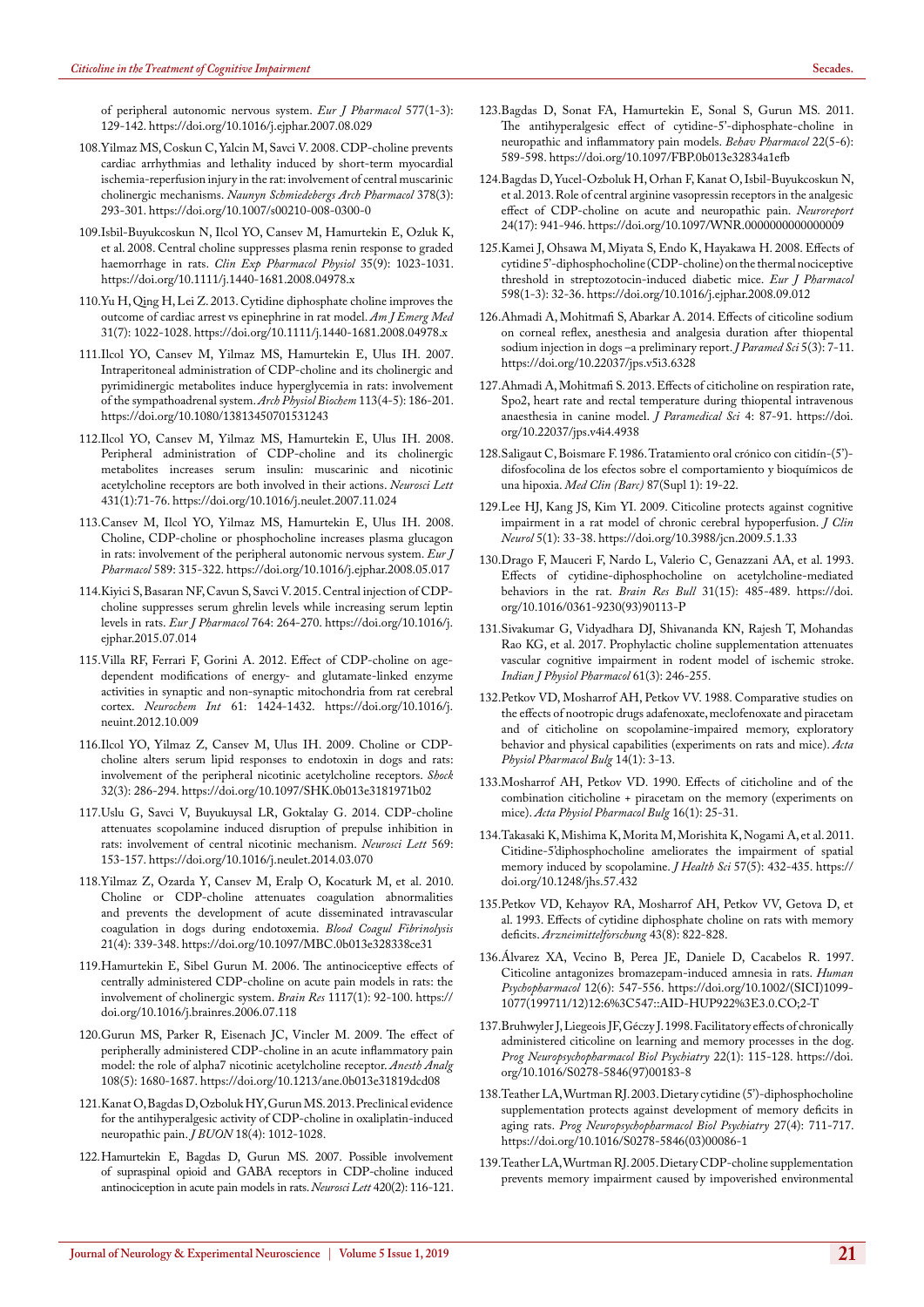<span id="page-8-0"></span>[conditions in rats.](https://www.ncbi.nlm.nih.gov/pubmed/15647594) *Learn Mem* 12(1): 39-43. [https://doi.org/10.1101/](https://doi.org/10.1101/lm.83905) [lm.83905](https://doi.org/10.1101/lm.83905)

- 140[.De Bruin NM, Kiliaan AJ, De Wilde MC, Broersen LM. 2003.](https://www.ncbi.nlm.nih.gov/pubmed/12737935)  [Combined uridine and choline administration improves cognitive](https://www.ncbi.nlm.nih.gov/pubmed/12737935)  [deficits in spontaneously hypertensive rats.](https://www.ncbi.nlm.nih.gov/pubmed/12737935) *Neurobiol Learn Mem* 80(1): [63-79.](https://www.ncbi.nlm.nih.gov/pubmed/12737935) [https://doi.org/10.1016/S1074-7427\(03\)00024-8](https://doi.org/10.1016/S1074-7427(03)00024-8)
- <span id="page-8-1"></span>141[.De Medio GE, Trovarelli G, Piccinin GL, Porcellati G. 1984. The effect](https://www.ncbi.nlm.nih.gov/pubmed/6708133)  [of cytidine-diphosphate choline \(CDP-choline\) on brain lipid changes](https://www.ncbi.nlm.nih.gov/pubmed/6708133)  during aging. *J Neurosci Res* [11\(1\): 49-58.](https://www.ncbi.nlm.nih.gov/pubmed/6708133) [https://doi.org/10.1002/](https://doi.org/10.1002/jnr.490110106) [jnr.490110106](https://doi.org/10.1002/jnr.490110106)
- 142[.López González-Coviella I, Agut J, Ortiz JA, Wurtman RJ. 1992.](https://www.ncbi.nlm.nih.gov/pubmed/11537628)  [Effects of orally administered cytidine 5'-diphosphate choline on](https://www.ncbi.nlm.nih.gov/pubmed/11537628)  [brain phospholipid content.](https://www.ncbi.nlm.nih.gov/pubmed/11537628) *J Nutr Biochem* 3(6): 313-315. [https://doi.](https://doi.org/10.1016/0955-2863(92)90039-L) [org/10.1016/0955-2863\(92\)90039-L](https://doi.org/10.1016/0955-2863(92)90039-L)
- <span id="page-8-2"></span>143[.Wang CS, Lee RKK. 2000. Choline plus cytidine stimulate](https://www.ncbi.nlm.nih.gov/pubmed/10729625)  [phospholipid production, and the expression and secretion of amyloid](https://www.ncbi.nlm.nih.gov/pubmed/10729625)  [precursor protein in rat PC12 cells.](https://www.ncbi.nlm.nih.gov/pubmed/10729625) *Neurosci Lett* 283(1): 25-28. [https://](https://doi.org/10.1016/S0304-3940(00)00906-X) [doi.org/10.1016/S0304-3940\(00\)00906-X](https://doi.org/10.1016/S0304-3940(00)00906-X)
- <span id="page-8-3"></span>144[.Plataras C, Angelogianni P, Tsakiris S. 2003. Effect of CDP-choline](https://www.ncbi.nlm.nih.gov/pubmed/12710741)  [on hippocampal acetylcholinesterase and Na+,K+-ATPase in adult and](https://www.ncbi.nlm.nih.gov/pubmed/12710741)  aged rats. *Z Naturforsch C* [58\(3-4\): 277-281.](https://www.ncbi.nlm.nih.gov/pubmed/12710741) [https://doi.org/10.1515/](https://doi.org/10.1515/znc-2003-3-423) [znc-2003-3-423](https://doi.org/10.1515/znc-2003-3-423)
- <span id="page-8-4"></span>145[.Zhang LN, Sun YJ, Pan S, Li JX, Qu YE, et al. 2013. Na\(+\) -K\(+\)](https://onlinelibrary.wiley.com/doi/10.1111/fcp.12000)  [-ATPase, a potent neuroprotective modulator against Alzheimer](https://onlinelibrary.wiley.com/doi/10.1111/fcp.12000)  disease. *[Fundam Clin Pharmacol](https://onlinelibrary.wiley.com/doi/10.1111/fcp.12000)* 27(1): 96-103.[https://doi.org/10.1111/](https://doi.org/10.1111/fcp.12000) [fcp.12000](https://doi.org/10.1111/fcp.12000)
- 146[.Giménez R, Soler S, Aguilar J. 1999. Cytidine diphosphate choline](https://www.ncbi.nlm.nih.gov/pubmed/10515184)  [administration activates brain cytidine triphosphate: phosphocholine](https://www.ncbi.nlm.nih.gov/pubmed/10515184)  [cytidyltransferase in aged rats.](https://www.ncbi.nlm.nih.gov/pubmed/10515184) *Neurosci Lett* 273(3): 163-166. [https://](https://doi.org/10.1016/S0304-3940(99)00660-6) [doi.org/10.1016/S0304-3940\(99\)00660-6](https://doi.org/10.1016/S0304-3940(99)00660-6)
- <span id="page-8-5"></span>147[.Giménez R, Aguilar J. 2003. Effects of cytidine 5'-diphosphocholine on](https://www.ncbi.nlm.nih.gov/pubmed/12568805)  plasma homocysteine levels in rat. *[Comp Biochem Physiol B Biochem Mol](https://www.ncbi.nlm.nih.gov/pubmed/12568805)  Biol* [134: 271-276.](https://www.ncbi.nlm.nih.gov/pubmed/12568805) [https://doi.org/10.1016/S1096-4959\(02\)00258-0](https://doi.org/10.1016/S1096-4959(02)00258-0)
- <span id="page-8-6"></span>148.Giuffrida Stella AM, Alberghina M, Avola R, Condorelli DF, Ragusa N, et al. 1988. Effetto della somministrazione cronica di CDP-colina sul metabolism degli acidi nucleici e delle proteine in diverse aree cerebrali durante l'invecchiamento. *G Gerontol* 36: 331-340.
- 149.Avola R, Villa R, Condorelli DF, Magri G, Ingrao F, et al. 1990. Agedependent changes on nucleic acid and protein metabolism in different brain regions: effect of CDP-choline treatment. In: De Vellis J, Pérez-Polo JR, Giuffrida Stella AM (eds) Regulation of gene expression in the nervous system. Wiley-Liss, NY, USA, pp 399-401.
- <span id="page-8-7"></span>150[.Villa RF, Ingrao F, Magri G, Gorini A, Reale S, et al. 1993. Effect of](https://www.ncbi.nlm.nih.gov/pubmed/8488757)  [CDP-choline treatment on mitochondrial and synaptosomal protein](https://www.ncbi.nlm.nih.gov/pubmed/8488757)  [composition in different brain regions during aging.](https://www.ncbi.nlm.nih.gov/pubmed/8488757) *Int J Dev Neurosci* [11\(1\): 83-93.](https://www.ncbi.nlm.nih.gov/pubmed/8488757) [https://doi.org/10.1016/0736-5748\(93\)90037-E](https://doi.org/10.1016/0736-5748(93)90037-E)
- <span id="page-8-8"></span>151[.Deutsch SI, Rosse RB, Schwartz BL, Schooler NR, Gaskins BL, et](https://www.ncbi.nlm.nih.gov/pubmed/17656074)  [al. 2008. Effects of CDP-choline and the combination of CDP](https://www.ncbi.nlm.nih.gov/pubmed/17656074)[choline and galantamine differ in an animal model of schizophrenia:](https://www.ncbi.nlm.nih.gov/pubmed/17656074)  [Development of a selective alpha\(7\) nicotinic acetylcholine receptor](https://www.ncbi.nlm.nih.gov/pubmed/17656074)  [agonist strategy. Eur Neuropsychopharmacol 18\(2\): 147-151.](https://www.ncbi.nlm.nih.gov/pubmed/17656074) [https://](https://doi.org/10.1016/j.euroneuro.2007.05.008) [doi.org/10.1016/j.euroneuro.2007.05.008](https://doi.org/10.1016/j.euroneuro.2007.05.008)
- 152.Petkov VD, Milanov S, Petkov VV. 1993. Effects of CDP-choline and the nootropic drug meclofenoxate on age-related changes in the blood levels of prolactin and growth hormone. *C R Acad Bulg Sci* 46: 137-139.
- <span id="page-8-9"></span>153[.Crespo D, Verduga R, Fernández-Viadero C, Megías M. 1995.](https://www.ncbi.nlm.nih.gov/pubmed/8788774)  [Structural changes induced by cytidine-5'-diphosphate choline \(CDP](https://www.ncbi.nlm.nih.gov/pubmed/8788774)[choline\) chronic treatment in neurosecretory neurons of the supraoptic](https://www.ncbi.nlm.nih.gov/pubmed/8788774)  [nucleus of aged CFW-mice.](https://www.ncbi.nlm.nih.gov/pubmed/8788774) *Mech Ageing Dev* 84(3): 183-193. [https://](https://doi.org/10.1016/0047-6374(95)01654-6) [doi.org/10.1016/0047-6374\(95\)01654-6](https://doi.org/10.1016/0047-6374(95)01654-6)
- <span id="page-8-10"></span>154[.Crespo D, Megías M, Fernández-Viadero C, Verduga R. 2004. Chronic](https://nyaspubs.onlinelibrary.wiley.com/doi/abs/10.1196/annals.1297.009)  [treatment with a precursor of cellular phosphatidylcholine ameliorates](https://nyaspubs.onlinelibrary.wiley.com/doi/abs/10.1196/annals.1297.009)  [morphological and behavioral effects of aging in the rat hippocampus.](https://nyaspubs.onlinelibrary.wiley.com/doi/abs/10.1196/annals.1297.009)  *[Ann NY Acad Sci](https://nyaspubs.onlinelibrary.wiley.com/doi/abs/10.1196/annals.1297.009)* 1019(1): 41-43. [https://doi.org/10.1196/](https://doi.org/10.1196/annals.1297.009) [annals.1297.009](https://doi.org/10.1196/annals.1297.009)
- 155.Miguel-Hidalgo JJ, Álvarez XA, Lagares R, Franco A, Fernández L, et al. 1995. Brain neurotoxic lesions in rats: study of the neuroprotective effects of CDP-choline. 20th CINP Congress. Melbourne, Australia.
- 156.Miguel-Hidalgo JJ, Álvarez XA, Lagares R, Franco A, Fernández L, et al. 1996. Protective effects of CDP-choline against neurotoxic lesions in rat brain. 10<sup>th</sup> World Congress of Psychiatry. Madrid, Spain.
- 157[.Abdel-Zaher AO, Hamdy MM, Abdel-Rahman MS, Abd El-Hamid](https://www.ncbi.nlm.nih.gov/pubmed/27178312)  [DH. 2016. Protective effect of citicoline against aluminum-induced](https://www.ncbi.nlm.nih.gov/pubmed/27178312)  [cognitive impairments in rats.](https://www.ncbi.nlm.nih.gov/pubmed/27178312) *Toxicol Ind Health* 33(4): 308-317. <https://doi.org/10.1177/0748233716641869>
- 158[.Zhiliuk VI, Mamchur VI, Pavlov SV. 2015. Role of functional state of](https://www.ncbi.nlm.nih.gov/pubmed/25898541)  [neuronal mitochondria of cerebral cortex in mechanisms of nootropic](https://www.ncbi.nlm.nih.gov/pubmed/25898541)  [activity of neuroprotectors in rats with alloxan hyperglycemia.](https://www.ncbi.nlm.nih.gov/pubmed/25898541) *Eksp Klin Farmakol* [78\(2\): 10-14.](https://www.ncbi.nlm.nih.gov/pubmed/25898541)
- 159[.Amol G, Loc BP, Ramya YS. 2015. A comparative study of the effect of](https://www.ijbcp.com/index.php/ijbcp/article/view/196)  [supplementing citicoline with fluoxetine and amitriptyline on learning](https://www.ijbcp.com/index.php/ijbcp/article/view/196)  [and memory in albino rats.](https://www.ijbcp.com/index.php/ijbcp/article/view/196) *Int J Basic Clin Pharmacol* 4(5): 884-887. <http://doi.org/10.18203/2319-2003.ijbcp20150860>
- <span id="page-8-11"></span>160[.Miguel-Hidalgo JJ, Álvarez A, Cacabelos R. 1998. Plasticity of Congo](https://www.ncbi.nlm.nih.gov/pubmed/9634599)  [red staining displayed by subpopulations of neurons within the rat](https://www.ncbi.nlm.nih.gov/pubmed/9634599)  [central nervous system.](https://www.ncbi.nlm.nih.gov/pubmed/9634599) *Cell Tissue Res* 293(1): 75-86.
- <span id="page-8-12"></span>161.Kenarova B, Vladimirova R, Hadjiivanova C, Petkov VD. 1994. Immunomodulating effects of cytidine diphosphate choline. *Biomed Lett* 49: 119-125.
- <span id="page-8-13"></span>162[.Álvarez XA, Sampedro C, Lozano R, Cacabelos R. 1999. Citicoline](https://www.ncbi.nlm.nih.gov/pubmed/10599052)  [protects hippocampal neurons against apoptosis induced by brain](https://www.ncbi.nlm.nih.gov/pubmed/10599052)  [beta-amyloid deposits plus cerebral hypoperfusion in rats.](https://www.ncbi.nlm.nih.gov/pubmed/10599052) *Methods [Find Exp Clin Pharmacol](https://www.ncbi.nlm.nih.gov/pubmed/10599052)* 21: 535-540. [https://doi.org/10.1358/](https://doi.org/10.1358/mf.1999.21.8.794835) [mf.1999.21.8.794835](https://doi.org/10.1358/mf.1999.21.8.794835)
- <span id="page-8-14"></span>163[.Takasaki K, Uchida K, Fujikawa R, Nogami A, Nakamura K, et al. 2011.](https://www.ncbi.nlm.nih.gov/pubmed/21613753)  [Neuroprotective effects of citidine-5-diphosphocholine on impaired](https://www.ncbi.nlm.nih.gov/pubmed/21613753)  [spatial memory in a rat model of cerebrovascular dementia.](https://www.ncbi.nlm.nih.gov/pubmed/21613753) *J Pharmacol Sci* [116\(2\): 232-237.](https://www.ncbi.nlm.nih.gov/pubmed/21613753) <https://doi.org/10.1254/jphs.11013FP>
- <span id="page-8-15"></span>164[.Mosharrof AH, Petkov VD, Petkov VV. 1987. Effects of meclofenoxate](https://www.ncbi.nlm.nih.gov/pubmed/3129903)  [and citicholine on learning and memory in aged rats.](https://www.ncbi.nlm.nih.gov/pubmed/3129903) *Acta Physiol [Pharmacol Bulg](https://www.ncbi.nlm.nih.gov/pubmed/3129903)* 13(4): 17-24.
- <span id="page-8-16"></span>165[.Petkov VD, Mosharrof AH, Petkov VV, Kehayov RA. 1990. Age](https://www.ncbi.nlm.nih.gov/pubmed/2281798)[related differences in memory and in the memory effects of nootropic](https://www.ncbi.nlm.nih.gov/pubmed/2281798)  drugs. *[Acta Physiol Pharmacol Bulg](https://www.ncbi.nlm.nih.gov/pubmed/2281798)* 16(2): 28-36.
- <span id="page-8-17"></span>166[.Hurtado O, Hernández-Jiménez M, Zarruk JG, Cuartero MI,](https://www.ncbi.nlm.nih.gov/pubmed/23600725)  [Ballesteros I, et al. 2013. Citicoline \(CDPcholine\) increases Sirtuin1](https://www.ncbi.nlm.nih.gov/pubmed/23600725)  [expression concomitant to neuroprotection in experimental stroke.](https://www.ncbi.nlm.nih.gov/pubmed/23600725) *j Neurochem* [126\(6\): 819-826.](https://www.ncbi.nlm.nih.gov/pubmed/23600725) <https://doi.org/10.1111/jnc.12269>
- <span id="page-8-18"></span>167[.Martinet M, Fonlupt P, Pacheco H. 1979. Effects of cytidine-5'](https://www.ncbi.nlm.nih.gov/pubmed/485720)  [diphosphocholine on norepinephrine, dopamine and serotonin synthesis](https://www.ncbi.nlm.nih.gov/pubmed/485720)  [in various regions of the rat brain.](https://www.ncbi.nlm.nih.gov/pubmed/485720) *Arch Int Pharmacodyn* 239(1): 52-61.
- <span id="page-8-19"></span>168[.Martinet M, Fonlupt P, Pacheco H. 1978. Interaction of CDP-choline](https://www.ncbi.nlm.nih.gov/pubmed/31297)  [with synaptosomal transport of biogenic amines and their precursors](https://www.ncbi.nlm.nih.gov/pubmed/31297)  *in vitro* and *in vivo* [in the rat corpus striatum.](https://www.ncbi.nlm.nih.gov/pubmed/31297) *Experientia* 34(9): 1197- [1199.](https://www.ncbi.nlm.nih.gov/pubmed/31297) <https://doi.org/10.1007/BF01922955>
- <span id="page-8-20"></span>169[.Martinet M, Fonlupt P, Pacheco H. 1981. Activation of soluble striatal](https://www.ncbi.nlm.nih.gov/pubmed/6112006)  [tyrosine hydroxylase in the rat brain after CDPcholine administration.](https://www.ncbi.nlm.nih.gov/pubmed/6112006)  *[Biochem Pharmacol](https://www.ncbi.nlm.nih.gov/pubmed/6112006)* 30(5): 539-541. [https://doi.org/10.1016/0006-](https://doi.org/10.1016/0006-2952(81)90642-0) [2952\(81\)90642-0](https://doi.org/10.1016/0006-2952(81)90642-0)
- <span id="page-8-21"></span>170.Saligaut C, Daoust M, Moore N, Chretien P, Boismare F. 1984. Capture de dopamine striatale chez le rat: effets d'une hypoxie hypobare aigüe et/ou d'un traitement oral par la cytidine diphosphocholine. *Circ Metab Cerv* 2: 33-42.
- 171[.Saligaut C, Daoust M, Chadelaud M, Moore N, Chretien P, et al.](https://www.ncbi.nlm.nih.gov/pubmed/3990445)  [1985. Oxotremorine-induced cholinergic syndrome: modifications by](https://www.ncbi.nlm.nih.gov/pubmed/3990445)  [levodopa and/or oral cytidine diphosphocholine.](https://www.ncbi.nlm.nih.gov/pubmed/3990445) *Methods Find Exp Clin [Pharmacol](https://www.ncbi.nlm.nih.gov/pubmed/3990445)* 7(1): 5-8.
- 172[.Saligaut C, Daoust M, Moore N, Boismare F. 1987. Effects of hypoxia](https://www.ncbi.nlm.nih.gov/pubmed/3579424)  [and cytidine \(5'\) diphosphocholine on the concentration of dopamine,](https://www.ncbi.nlm.nih.gov/pubmed/3579424)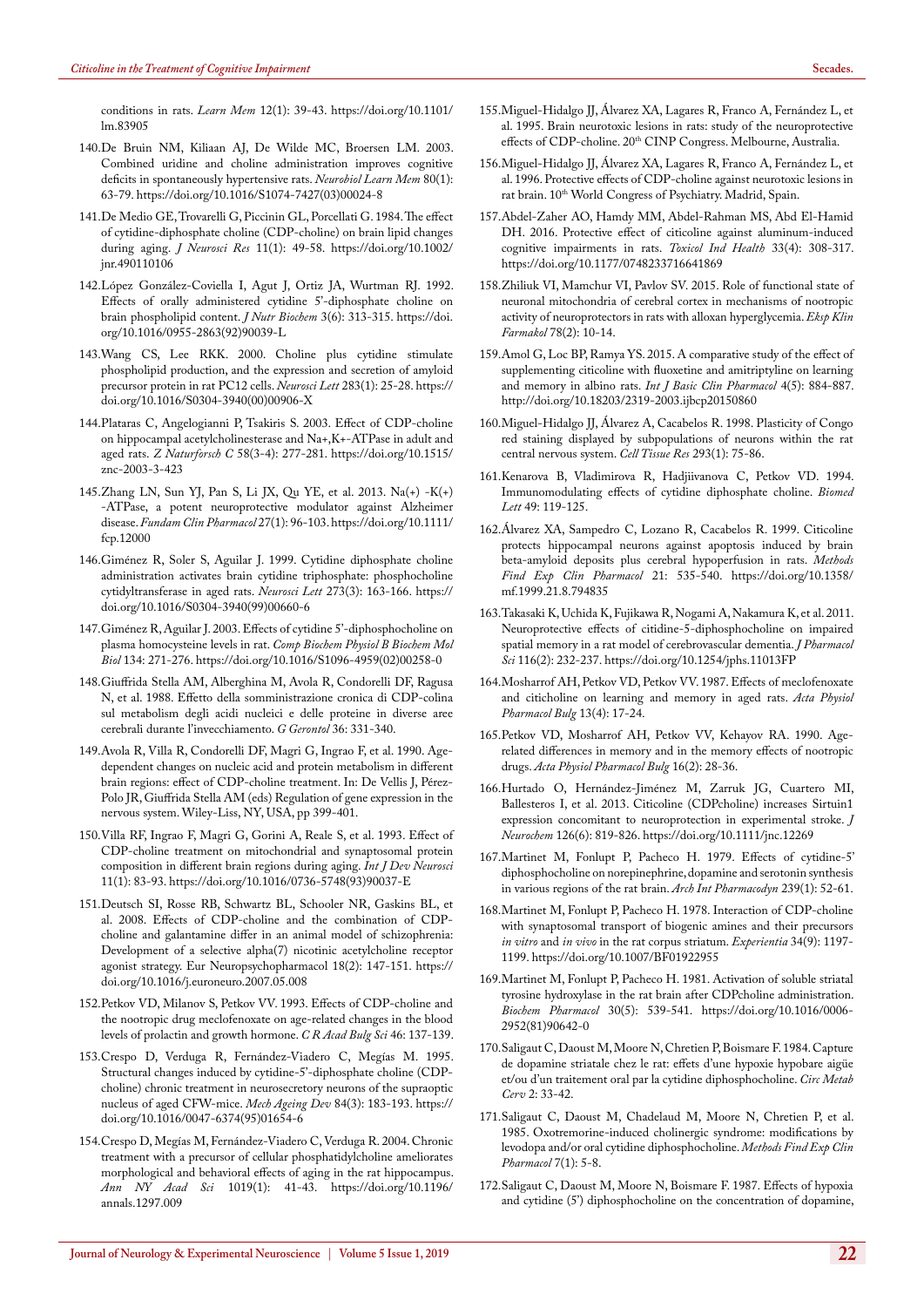<span id="page-9-6"></span>[norepinephrine and metabolites in rat hypothalamus and striatum.](https://www.ncbi.nlm.nih.gov/pubmed/3579424) *Arch [Int Pharmacodyn](https://www.ncbi.nlm.nih.gov/pubmed/3579424)* 285(1): 25-33.

- 173[.Saligaut C, Daoust M, Moore N, Boismare F. 1987. Circling](https://www.ncbi.nlm.nih.gov/pubmed/3118233)  [behaviour in rats with unilateral lesions of the nigrostriatum induced](https://www.ncbi.nlm.nih.gov/pubmed/3118233)  [by 6-hydroxydopamine: changes induced by oral administration of](https://www.ncbi.nlm.nih.gov/pubmed/3118233)  [cytidine-5'-diphosphocholine.](https://www.ncbi.nlm.nih.gov/pubmed/3118233) *Neuropharmacology* 26(9): 1315-1319.
- <span id="page-9-7"></span>174[.Cansev M, Ilcol YO, Yilmaz MS, Hamurtekin E, Ulus IH. 2008.](https://www.ncbi.nlm.nih.gov/pubmed/18257750)  [Peripheral administration of CDP-choline, phosphocholine or choline](https://www.ncbi.nlm.nih.gov/pubmed/18257750)  [increases plasma adrenaline and noradrenaline concentrations.](https://www.ncbi.nlm.nih.gov/pubmed/18257750) *Auton [Autacoid Pharmacol](https://www.ncbi.nlm.nih.gov/pubmed/18257750)* 28(1): 41-58. [https://doi.org/10.1111/j.1474-](https://doi.org/10.1111/j.1474-8673.2007.00416.x) [8673.2007.00416.x](https://doi.org/10.1111/j.1474-8673.2007.00416.x)
- 175[.Tayebati SK, Tomassoni D, Nwankwo IE, Di Stefano A, Sozio P, et](https://www.ncbi.nlm.nih.gov/pubmed/23244432)  [al. 2013. Modulation of monoaminergic transporters by choline](https://www.ncbi.nlm.nih.gov/pubmed/23244432)[containing phospholipids in rat brain.](https://www.ncbi.nlm.nih.gov/pubmed/23244432) *CNS Neurol Disord Drug Targets* [12\(1\): 94-103.](https://www.ncbi.nlm.nih.gov/pubmed/23244432)
- 176[.Tayebati SK, Tomassoni D, Di Stefano A, Sozio P, Cerasa LS, et al.](https://www.ncbi.nlm.nih.gov/pubmed/21195433)  [2011. Effect of choline-containing phospholipids on brain cholinergic](https://www.ncbi.nlm.nih.gov/pubmed/21195433)  [transporters in the rat.](https://www.ncbi.nlm.nih.gov/pubmed/21195433) *J Neurol Sci* 302(1-2): 49-57. [https://doi.](https://doi.org/10.1016/j.jns.2010.11.028) [org/10.1016/j.jns.2010.11.028](https://doi.org/10.1016/j.jns.2010.11.028)
- 177[.Agut J, López González-Coviella I, Wurtman RJ. 1984. Cytidine\(5'\)](https://www.ncbi.nlm.nih.gov/pubmed/6543245) [diphosphocholine enhances the ability of haloperidol to increase](https://www.ncbi.nlm.nih.gov/pubmed/6543245)  [dopamine metabolites in the striatum of the rat and to diminish](https://www.ncbi.nlm.nih.gov/pubmed/6543245)  [stereotyped behavior induced by apomorphine.](https://www.ncbi.nlm.nih.gov/pubmed/6543245) *Neuropharmacology* [23\(12A\): 1403-1406.](https://www.ncbi.nlm.nih.gov/pubmed/6543245)
- <span id="page-9-8"></span>178.Agut J, Font E, Saladrich JM, Sacristán A, Ortiz JA. 1986. Acción de la CDP-colina sobre los niveles de los ácidos homovanílico (HVA) y 3-4-dihidroxifenilacético (DOPAC) en estriado de rata. *Med Clin (Barc)* 87(Supl 1): 9-10.
- <span id="page-9-9"></span>179.Agut J, Font E, Sacristán A, Ortiz JA. 1986. Acción de la CDP-colina sobre la hipotermia inducida por la apomorfina en ratas. *Med Clin (Barc)* 87(Supl 1): 11-13.
- 180.Agut J, Font E, Saladrich JM, Sacristán A, Ortiz JA. 1986. Acción farmacológica de la CDP-colina oral en un modelo de discinesia tardía en rata. *Med Clin (Barc)* 87(Supl 1): 14-18.
- 181[.Agut J, Font E, Saladrich JM, Sacristán A, Ortiz JA. 1983. Effect of](https://www.ncbi.nlm.nih.gov/pubmed/6684458)  [oral CDP-choline on acrylamide-induced lesion.](https://www.ncbi.nlm.nih.gov/pubmed/6684458) *Arzneimittelforschung* [33\(7A\): 1029-1033.](https://www.ncbi.nlm.nih.gov/pubmed/6684458)
- 182[.Shibuya M, Kageyama N, Taniguchi T, Hidaka H, Fujiwara M. 1981.](https://www.ncbi.nlm.nih.gov/pubmed/7253343)  [Effects of CDP-choline on striatal dopamine level and behavior in rats.](https://www.ncbi.nlm.nih.gov/pubmed/7253343)  *[Jpn J Pharmacol](https://www.ncbi.nlm.nih.gov/pubmed/7253343)* 31(1): 47-52. <https://doi.org/10.1254/jjp.31.47>
- 183[.Stanzani S. 1981. Morphological effects of cytidin-diphosphatecholine](https://www.ncbi.nlm.nih.gov/pubmed/7306424)  [on rats with lesions of the substantia nigra: study using horse radish](https://www.ncbi.nlm.nih.gov/pubmed/7306424)  [peroxidase method.](https://www.ncbi.nlm.nih.gov/pubmed/7306424) *Boll Soc It Biol Sper* 57(17): 1830-1834.
- 184[.Porceddu ML, Concas A. 1985. Partial protection by CDP-choline](https://www.ncbi.nlm.nih.gov/pubmed/4043378)  [against kainic acid-induced lesion in the rat caudate nucleus.](https://www.ncbi.nlm.nih.gov/pubmed/4043378) *Farmaco Sci* [40\(8\): 617-622.](https://www.ncbi.nlm.nih.gov/pubmed/4043378)
- 185.Jiang XY, Jia XJ, Lu WT, Zhao HG, Wang ZC, et al. 2006. Neuroprotective effects of citicoline on 6-hydroxydopamine-treated mesencephalic dopaminergic neurons in primary culture. *J Jilin Univ (Med Ed)* 32: 224-227.
- 186.Jia XJ, Gong SL, Jiang XY, Qu YQ, Wolf-Dieter R. 2008. Neuroprotective effect of citicoline on dopaminergic neuron injury induced by MPP+ in mouse mesencephalic dissociated culture. *J Jilin Univ (Med Ed)* 34: 53-56.
- 187[.Radad K, Gille G, Xiaojing J, Durany N, Rausch WD. 2007. CDP](https://www.ncbi.nlm.nih.gov/pubmed/17613109)[choline reduces dopaminergic cell loss induced by MPP\(+\) and](https://www.ncbi.nlm.nih.gov/pubmed/17613109)  [glutamate in primary mesencephalic cell culture.](https://www.ncbi.nlm.nih.gov/pubmed/17613109) *Int J Neurosci* 117(7): [985-998.](https://www.ncbi.nlm.nih.gov/pubmed/17613109) <https://doi.org/10.1080/10623320600934341>
- 188.Miwa S, Taniguchi T, Fujiwara M, Kurahashi K, Fujiwara M. 1985. Pharmacological studies on CDP-choline with special reference to effects on striatal dopaminergic mechanisms. In: Zappia V, Kennedy EP, Nilsson BI, Galletti P (eds) Novel biochemical, pharmacological and clinical aspects of cytidinediphosphocholine. Elsevier Science Publishing, Amsterdam, Netherlands, pp 179-194.
- 189[.Giménez R, Raïch J, Aguilar J. 1991. Changes in brain striatum](https://www.ncbi.nlm.nih.gov/pubmed/1839138)  [dopamine and acethylcholine receptors induced by chronic CDP](https://www.ncbi.nlm.nih.gov/pubmed/1839138)[choline treatment in aging mice.](https://www.ncbi.nlm.nih.gov/pubmed/1839138) *Br J Pharmacol* 104(3): 575-578. <https://doi.org/10.1111/j.1476-5381.1991.tb12471.x>
- 190[.Petkov VD, Popova JS. 1987. Effects of the nootropic agents](https://www.ncbi.nlm.nih.gov/pubmed/3118641)  [adafenoxate, meclofenoxate and the acetylcholine precursor citicholine](https://www.ncbi.nlm.nih.gov/pubmed/3118641)  [on the brain muscarinic receptors \(experiments on rats\).](https://www.ncbi.nlm.nih.gov/pubmed/3118641) *Acta Physiol [Pharmacol Bulg](https://www.ncbi.nlm.nih.gov/pubmed/3118641)* 13(2): 3-10.
- 191[.Petkov VD, Stancheva SL, Tocuschieva L, Petkov VV. 1990. Changes in](https://www.ncbi.nlm.nih.gov/pubmed/2105261)  [brain biogenic monoamines induced by the nootropic drugs adafenoxate](https://www.ncbi.nlm.nih.gov/pubmed/2105261)  [and meclofenoxate and by citicholine \(experiments on rats\).](https://www.ncbi.nlm.nih.gov/pubmed/2105261) *Gen Pharmacol* [21: 71-75.](https://www.ncbi.nlm.nih.gov/pubmed/2105261) [https://doi.org/10.1016/0306-3623\(90\)90598-G](https://doi.org/10.1016/0306-3623(90)90598-G)
- 192[.Rejdak R, Toczolowski J, Solski J, Duma D, Grieb P. 2002. Citicoline](https://www.ncbi.nlm.nih.gov/pubmed/12097797)  [treatment increases retinal dopamine content in rabbits.](https://www.ncbi.nlm.nih.gov/pubmed/12097797) *Ophthalmic Res* [34\(3\): 146-149.](https://www.ncbi.nlm.nih.gov/pubmed/12097797) <https://doi.org/10.1159/000063658>
- <span id="page-9-10"></span>193[.Mao J, Liu S, Fu C. 2016. Citicoline retards myopia progression](https://www.ncbi.nlm.nih.gov/pubmed/26979720)  [following form deprivation in guinea pigs.](https://www.ncbi.nlm.nih.gov/pubmed/26979720) *Exp Biol Med (Maywood)* [241\(11\): 1258-1263.](https://www.ncbi.nlm.nih.gov/pubmed/26979720) <https://doi.org/10.1177%2F1535370216638773>
- <span id="page-9-11"></span>194[.López González-Coviella I, Agut J, Wurtman RJ. 1986. Effect of](https://www.ncbi.nlm.nih.gov/pubmed/3746287)  [cytidine\(5'\)diphosphocholine \(CDP-choline\) on the total urinary](https://www.ncbi.nlm.nih.gov/pubmed/3746287)  [excretion of 3-methoxy-4-hydroxyphenylglycol \(MHPG\) by rats and](https://www.ncbi.nlm.nih.gov/pubmed/3746287)  humans. *J Neural Transm* [66\(2\): 129-134.](https://www.ncbi.nlm.nih.gov/pubmed/3746287)
- <span id="page-9-12"></span>195.Agut J, Watkins C, Maher T, Ortiz JA, Wurtman RJ. 1997. Oral CDP-choline administration to rats increases glutamate and decreases GABA cortical brain levels. 27<sup>th</sup> Annual Meeting of the Society of Neuroscience. New Orleans, LA, USA.
- <span id="page-9-13"></span>196[.Cavun S, Savci V, Ulus IH. 2004. Centrally injected CDP-choline](https://www.ncbi.nlm.nih.gov/pubmed/14748757)  [increases plasma vasopressin levels by central cholinergic activation.](https://www.ncbi.nlm.nih.gov/pubmed/14748757)  *[Fundam Clin Pharmacol](https://www.ncbi.nlm.nih.gov/pubmed/14748757)* 18(1): 71-77. [https://doi.org/10.1046/j.0767-](https://doi.org/10.1046/j.0767-3981.2003.00213.x) [3981.2003.00213.x](https://doi.org/10.1046/j.0767-3981.2003.00213.x)
- <span id="page-9-14"></span>197[.Cavun S, Savci V. 2004. CDP-choline increases plasma ACTH and](https://www.ncbi.nlm.nih.gov/pubmed/15482372)  [potentiates the stimulated release of GH, TSH and LH: the cholinergic](https://www.ncbi.nlm.nih.gov/pubmed/15482372)  involvement. *[Fundam Clin Pharmacol](https://www.ncbi.nlm.nih.gov/pubmed/15482372)* 18(5): 513-523. [https://doi.](https://doi.org/10.1111/j.1472-8206.2004.00272.x) [org/10.1111/j.1472-8206.2004.00272.x](https://doi.org/10.1111/j.1472-8206.2004.00272.x)
- <span id="page-9-15"></span>198.[Eyigor O, Coskun C, Cavun S, Savci V. 2012. Intravenous CDP](https://www.ncbi.nlm.nih.gov/pubmed/22138197)[choline activates neurons in supraoptic and paraventricular nuclei and](https://www.ncbi.nlm.nih.gov/pubmed/22138197)  [induces hormone secretion.](https://www.ncbi.nlm.nih.gov/pubmed/22138197) *Brain Res Bull* 87: 286-294. [https://doi.](https://doi.org/10.1016/j.brainresbull.2011.11.013) [org/10.1016/j.brainresbull.2011.11.013](https://doi.org/10.1016/j.brainresbull.2011.11.013)
- <span id="page-9-0"></span>199.[Wang J, Zhang HY, Tang XC. 2009. Cholinergic deficiency involved in](https://www.ncbi.nlm.nih.gov/pubmed/19574993)  [vascular dementia: possible mechanism and strategy of treatment.](https://www.ncbi.nlm.nih.gov/pubmed/19574993) *Acta Pharmacol Sin* [30\(7\): 879-888.](https://www.ncbi.nlm.nih.gov/pubmed/19574993) <https://doi.org/10.1038/aps.2009.82>
- <span id="page-9-1"></span>200.[Fotuhi M, Hachinski V, Whitehouse PJ. 2009. Changing perspectives](https://www.ncbi.nlm.nih.gov/pubmed/19918254)  [regarding late-life dementia.](https://www.ncbi.nlm.nih.gov/pubmed/19918254) *Nat Rev Neurol* 5: 649-658. [https://doi.](https://doi.org/10.1038/nrneurol.2009.175) [org/10.1038/nrneurol.2009.175](https://doi.org/10.1038/nrneurol.2009.175)
- 201.[Levine DA, Langa KM. 2011. Vascular cognitive impairment: disease](https://www.ncbi.nlm.nih.gov/pubmed/21556678)  [mechanisms and therapeutic implications.](https://www.ncbi.nlm.nih.gov/pubmed/21556678) *Neurotherapeutics* 8(3): 361- [373.](https://www.ncbi.nlm.nih.gov/pubmed/21556678) <https://doi.org/10.1007/s13311-011-0047-z>
- <span id="page-9-2"></span>202.[Skrobot OA, Attems J, Esiri M, Hortobágyi T, Ironside JW, et al. 2016.](https://www.ncbi.nlm.nih.gov/pubmed/27591113)  [Vascular cognitive impairment neuropathology guidelines \(VCING\):](https://www.ncbi.nlm.nih.gov/pubmed/27591113)  [the contribution of cerebrovascular pathology to cognitive impairment.](https://www.ncbi.nlm.nih.gov/pubmed/27591113)  *Brain* [139\(11\): 2957-2969.](https://www.ncbi.nlm.nih.gov/pubmed/27591113) <https://doi.org/10.1093/brain/aww214>
- <span id="page-9-3"></span>203.[Joosten H, van Eersel ME, Gansevoort RT, Bilo HJ, Slaets JP, et al.](https://www.ncbi.nlm.nih.gov/pubmed/23640826)  [2013. Cardiovascular risk profile and cognitive function in young,](https://www.ncbi.nlm.nih.gov/pubmed/23640826)  [middle-aged, and elderly subjects.](https://www.ncbi.nlm.nih.gov/pubmed/23640826) *Stroke* 44(6): 1543-1549. [https://doi.](https://doi.org/10.1161/STROKEAHA.111.000496) [org/10.1161/STROKEAHA.111.000496](https://doi.org/10.1161/STROKEAHA.111.000496)
- <span id="page-9-4"></span>204.[Srinivasa RN, Rossetti HC, Gupta MK, Rosenberg RN, Weiner MF,](https://www.ncbi.nlm.nih.gov/pubmed/26218598)  [et al. 2016. Cardiovascular risk factors associated with smaller brain](https://www.ncbi.nlm.nih.gov/pubmed/26218598)  [volumes in regions identified as early predictors of cognitive decline.](https://www.ncbi.nlm.nih.gov/pubmed/26218598)  *Radiology* [278\(1\): 198-204.](https://www.ncbi.nlm.nih.gov/pubmed/26218598) <https://doi.org/10.1148/radiol.2015142488>
- <span id="page-9-5"></span>205[.Makin SD, Turpin S, Dennis MS, Wardlaw JM. 2013. Cognitive](https://www.ncbi.nlm.nih.gov/pubmed/23457225)  [impairment after lacunar stroke: systematic review and meta-analysis](https://www.ncbi.nlm.nih.gov/pubmed/23457225)  [of incidence, prevalence and comparison with other stroke subtypes.](https://www.ncbi.nlm.nih.gov/pubmed/23457225) *J [Neurol Neurosurg Psychiatry](https://www.ncbi.nlm.nih.gov/pubmed/23457225)* 84(8): 893-900. [https://doi.org/10.1136/](https://doi.org/10.1136/jnnp-2012-303645) [jnnp-2012-303645](https://doi.org/10.1136/jnnp-2012-303645)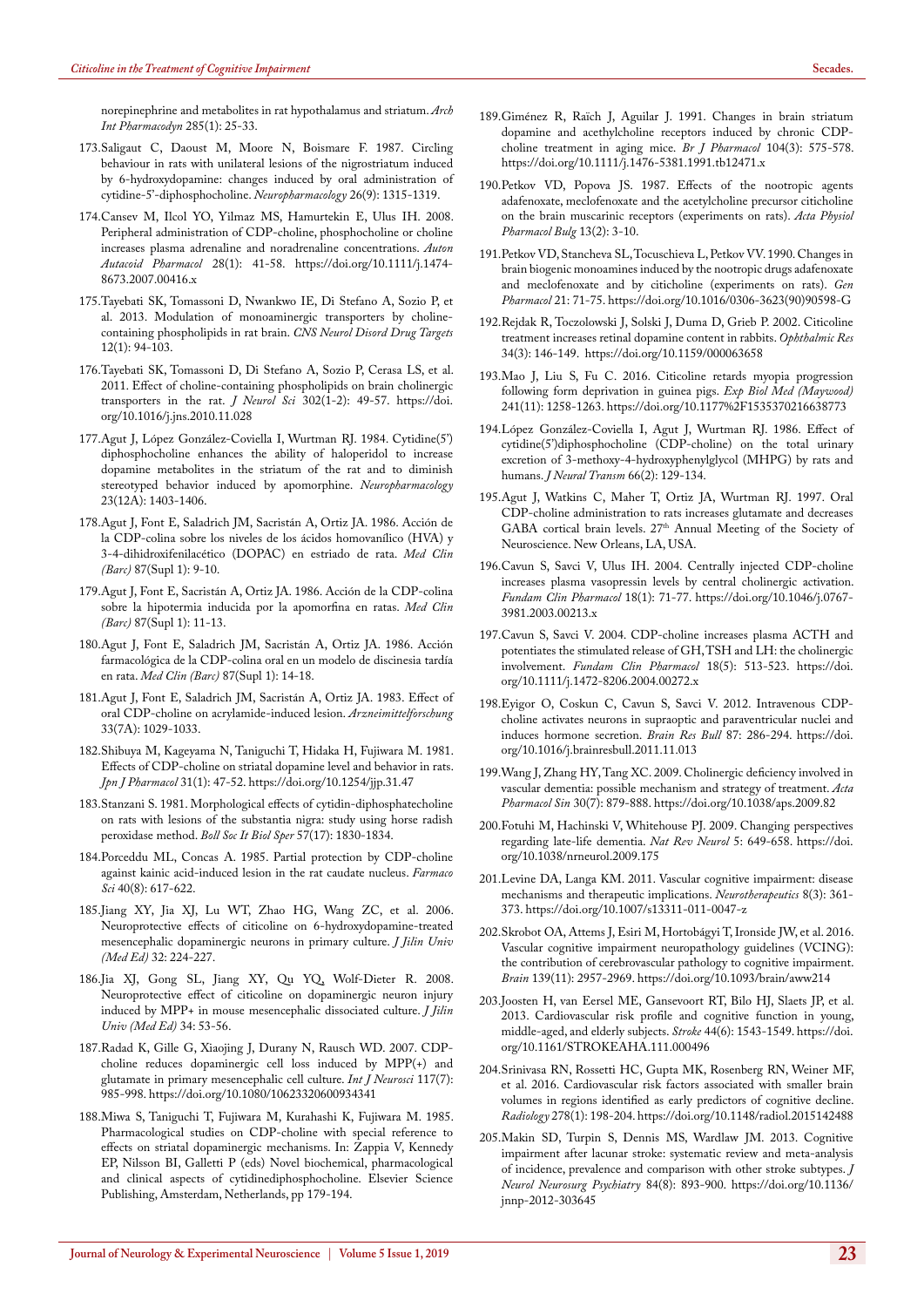- <span id="page-10-0"></span>206[.Arvanitakis Z, Leurgans SE, Barnes LL, Bennett DA, Schneider JA.](https://www.ncbi.nlm.nih.gov/pubmed/21212395)  [2011. Microinfarct pathology, dementia, and cognitive systems.](https://www.ncbi.nlm.nih.gov/pubmed/21212395) *Stroke* [42\(3\): 722-727.](https://www.ncbi.nlm.nih.gov/pubmed/21212395) <https://doi.org/10.1161/STROKEAHA.110.595082>
- <span id="page-10-1"></span>207[.Kalaria RN. 2012. Cerebrovascular disease and mechanisms of](https://www.ncbi.nlm.nih.gov/pubmed/22879100)  [cognitive impairment: evidence from clinicopathological studies](https://www.ncbi.nlm.nih.gov/pubmed/22879100)  in humans. *Stroke* [43\(9\): 2526-2534.](https://www.ncbi.nlm.nih.gov/pubmed/22879100) [https://doi.org/10.1161/](https://doi.org/10.1161/STROKEAHA.112.655803) [STROKEAHA.112.655803](https://doi.org/10.1161/STROKEAHA.112.655803)
- <span id="page-10-2"></span>208[.García-Cobos R, Frank-García A, Gutiérrez-Fernández M, Díez-](https://www.ncbi.nlm.nih.gov/pubmed/20875651)[Tejedor E. 2010. Citicoline, use in cognitive decline: vascular and](https://www.ncbi.nlm.nih.gov/pubmed/20875651)  degenerative. *J Neurol Sci* [299\(1-2\): 188-192.](https://www.ncbi.nlm.nih.gov/pubmed/20875651) [https://doi.org/10.1016/j.](https://doi.org/10.1016/j.jns.2010.08.027) [jns.2010.08.027](https://doi.org/10.1016/j.jns.2010.08.027)
- <span id="page-10-3"></span>209[.Gareri P, Castagna A. 2017. Citicoline in vascular cognitive impairment:](https://www.peertechz.com/abstracts/citicoline-in-vascular-cognitive-impairment-some-latest-evidences) some latest evidences. *[Ann Alzheimers Dement Care](https://www.peertechz.com/abstracts/citicoline-in-vascular-cognitive-impairment-some-latest-evidences)* 2(1): 018-019. <http://doi.org/10.17352/aadc.000004>
- <span id="page-10-4"></span>210[.Babb SM, Appelmans KE, Renshaw PF, Wurtman RJ, Cohen BM.](https://www.ncbi.nlm.nih.gov/pubmed/8888372)  [1996. Differential effect of CDP-choline on brain cytosolic choline](https://www.ncbi.nlm.nih.gov/pubmed/8888372)  [levels in younger and older subjects as measured by proton magnetic](https://www.ncbi.nlm.nih.gov/pubmed/8888372) [resonance spectroscopy.](https://www.ncbi.nlm.nih.gov/pubmed/8888372) *Psychopharmacology* 127(2): 88-94.
- 211.Wald LL, Babb SM, Yurgelun-Todd DA, Cohen BM, Renshaw RF. 1998. CDP-choline decreases brain phosphomonoesters in normal elderly subjects. 6<sup>th</sup> Annual Meeting of the International Society for Magnetic Resonance in Medicine. Sydney, Australia.
- 212[.Babb SM, Wald LL, Cohen BM, Villafuerte RA, Gruber SA, et al.](https://www.ncbi.nlm.nih.gov/pubmed/12021827)  [2002. Chronic citicoline increases phosphodiesters in the brains of](https://www.ncbi.nlm.nih.gov/pubmed/12021827)  [healthy older subjects: an in vivo phosphorus magnetic resonance](https://www.ncbi.nlm.nih.gov/pubmed/12021827)  spectroscopy study. *[Psychopharmacology \(Berl\)](https://www.ncbi.nlm.nih.gov/pubmed/12021827)* 161(3): 248-254. [https://](https://doi.org/10.1007/s00213-002-1045-y) [doi.org/10.1007/s00213-002-1045-y](https://doi.org/10.1007/s00213-002-1045-y)
- <span id="page-10-5"></span>213[.Agarwal N, Sung YH, Jensen JE, DaCunha G, Harper D, et al. 2010.](https://www.ncbi.nlm.nih.gov/pubmed/21176029)  [Short-term administration of uridine increases brain membrane](https://www.ncbi.nlm.nih.gov/pubmed/21176029)  [phospholipid precursors in healthy adults: a 31-phosphorus magnetic](https://www.ncbi.nlm.nih.gov/pubmed/21176029)  [resonance spectroscopy study at 4T.](https://www.ncbi.nlm.nih.gov/pubmed/21176029) *Bipolar Disord* 12(8): 825-833. <https://doi.org/10.1111/j.1399-5618.2010.00884.x>
- <span id="page-10-6"></span>214[.Silveri MM, Dikan J, Ross AJ, Jensen JE, Kamiya T, Kawada Y, et al.](https://www.ncbi.nlm.nih.gov/pubmed/18816480)  [2008. Citicoline enhances frontal lobe bioenergetics as measured by](https://www.ncbi.nlm.nih.gov/pubmed/18816480)  [phosphorus magnetic resonance spectroscopy.](https://www.ncbi.nlm.nih.gov/pubmed/18816480) *NMR Biomed* 21(10): [1066-1075.](https://www.ncbi.nlm.nih.gov/pubmed/18816480) <https://doi.org/10.1002/nbm.1281>
- <span id="page-10-7"></span>215.Renshaw PF, Babb SM, Yurgelun-Todd DA, Wald LL, Villafuerte RA, et al. 1998. Chronic citicholine (CDPcholine) administration alters brain phospholipid metabolites and improves cognitive performance in healthy, older adults. 37<sup>th</sup> ACNP Annual Meeting. Puerto Rico.
- 216[.Spiers PA, Myers D, Hochanadel GS, Lieberman HR, Wurtman RJ.](https://www.ncbi.nlm.nih.gov/pubmed/8624220)  [1996. Citicoline improves verbal memory in aging.](https://www.ncbi.nlm.nih.gov/pubmed/8624220) *Arch Neurol* 53(5): [441-448.](https://www.ncbi.nlm.nih.gov/pubmed/8624220)
- 217[.Álvarez XA, Laredo M, Corzo D, Fernández-Novoa L, Mouzo R, et](https://www.ncbi.nlm.nih.gov/pubmed/9203170)  [al. 1997. Citicoline improves memory performance in elderly subjects.](https://www.ncbi.nlm.nih.gov/pubmed/9203170)  *[Methods Find Exp Clin Pharmacol](https://www.ncbi.nlm.nih.gov/pubmed/9203170)* 19(3): 201-210.
- 218.Sánchez S, García ME, Carrizalez Y, Chaves L, Rodríguez U, et al. 2006. Efectividad y tolerabilidad de la citicolina (Somazina) en el tratamiento de pacientes con deterioro cognitivo tipo demencia. *Archivos Venezolanos de Farmacología y Terapéutica* 25: 101-103.
- <span id="page-10-8"></span>219.Bettini R, Gorini M. 2002. I tempi di reazione in corso di trattamento con citicolina. *Clin Ter* 153: 247-250.
- <span id="page-10-9"></span>220.McGlade E, Locatelli A, Hardy J, Kamiya T, Morita M. et al. 2012. Improved attentional performance following citicoline administration in healthy adult women. *Food and Nutrition Sciences* 3: 769-773.
- <span id="page-10-10"></span>221[.McGlade E, Agoston AM, DiMuzio J, Kizaki M, Nakazaki E, et al.](https://www.ncbi.nlm.nih.gov/pubmed/26179181)  [2015. The effect of citicoline supplementation on motor speed and](https://www.ncbi.nlm.nih.gov/pubmed/26179181)  [attention in adolescent males.](https://www.ncbi.nlm.nih.gov/pubmed/26179181) *J Atten Disord* 23(2): 121-134. [https://](https://doi.org/10.1177/1087054715593633) [doi.org/10.1177/1087054715593633](https://doi.org/10.1177/1087054715593633)
- <span id="page-10-11"></span>222[.Bruce SE, Werner KB, Preston BF, Baker LM. 2014. Improvements](https://www.ncbi.nlm.nih.gov/pubmed/25046515)  [in concentration, working memory and sustained attention following](https://www.ncbi.nlm.nih.gov/pubmed/25046515)  [consumption of a natural citicoline-caffeine beverage](https://www.ncbi.nlm.nih.gov/pubmed/25046515)*. Int J Food Sci Nutr* [65: 1003-1007.](https://www.ncbi.nlm.nih.gov/pubmed/25046515) <https://doi.org/10.3109/09637486.2014.940286>
- <span id="page-10-12"></span>223[.Knott V, De la Salle S, Choueiry J, Impey D, Smith D, et al. 2015.](https://www.ncbi.nlm.nih.gov/pubmed/25681529)

[Neurocognitive effects of acute choline supplementation in low, medium](https://www.ncbi.nlm.nih.gov/pubmed/25681529)  [and high performer healthy volunteers.](https://www.ncbi.nlm.nih.gov/pubmed/25681529) *Pharmacol Biochem Behav* 131: [119-129.](https://www.ncbi.nlm.nih.gov/pubmed/25681529) <https://doi.org/10.1016/j.pbb.2015.02.004>

- <span id="page-10-13"></span>224.[Bruce SE. 2012. Improvements in quantitative EEG following](https://www.ncbi.nlm.nih.gov/pubmed/22578105)  [consumption of a natural citicoline-enhanced beverage.](https://www.ncbi.nlm.nih.gov/pubmed/22578105) *Int J Food Sci Nutr* [63\(4\): 421-425.](https://www.ncbi.nlm.nih.gov/pubmed/22578105) <https://doi.org/10.3109/09637486.2011.632623>
- 225.[Knott V, Smith D, De la Salle S, Impey D, Choueiry J, et al. 2014.](https://www.ncbi.nlm.nih.gov/pubmed/25315828)  [CDP-choline: effects of the procholine supplement on sensory gating](https://www.ncbi.nlm.nih.gov/pubmed/25315828)  [and executive function in healthy volunteers stratified for low, medium](https://www.ncbi.nlm.nih.gov/pubmed/25315828)  [and high P50 suppression.](https://www.ncbi.nlm.nih.gov/pubmed/25315828) *J Psychopharmacol* 28(12): 1095-1108. <https://doi.org/10.1177/0269881114553254>
- 226.[Knott V, Salle S, Smith D, Choueiry J, Impey D, et al. 2015. Effects](https://www.ncbi.nlm.nih.gov/pubmed/25700947)  [of acute CDP-choline treatment on resting state brain oscillations](https://www.ncbi.nlm.nih.gov/pubmed/25700947)  [in healthy volunteers.](https://www.ncbi.nlm.nih.gov/pubmed/25700947) *Neurosci Lett* 591: 121-125. [https://doi.](https://doi.org/10.1016/j.neulet.2015.02.032) [org/10.1016/j.neulet.2015.02.032](https://doi.org/10.1016/j.neulet.2015.02.032)
- <span id="page-10-14"></span>227.[Knott V, Impey D, Choueiry J, Smith D, De la Salle S, et al. 2015.](https://npepjournal.biomedcentral.com/articles/10.1186/s40810-014-0002-4)  [An acute dose, randomized trial of the effects of CDP-Choline on](https://npepjournal.biomedcentral.com/articles/10.1186/s40810-014-0002-4)  [mismatch negativity \(MMN\) in healthy volunteers stratified by](https://npepjournal.biomedcentral.com/articles/10.1186/s40810-014-0002-4)  deviance detection level. *[Neuropsychiatr Electrophysiol](https://npepjournal.biomedcentral.com/articles/10.1186/s40810-014-0002-4)* 1: 1. [https://doi.](https://doi.org/10.1186/s40810-014-0002-4) [org/10.1186/s40810-014-0002-4](https://doi.org/10.1186/s40810-014-0002-4)
- <span id="page-10-15"></span>228.Madariaga LM, Espina JM, Pascual A, Ortiz LG, Castro JM. 1978. Estudio doble ciego sobre un grupo de enfermas seniles tratadas con CDP-colina. *Rev Psiquiat Psicol Med* 13: 331-342.
- 229.Fassio B, Fassio M, Pavesi G, Piantato E. 1982. La citicolina in psicogeriatria. *Clin Eur* 21: 635-646.
- 230.Lingetti M, Ciarimboli M, Rumiano C, Lingetti E, De Rosa A, et al. 1982. Cerebropatie involutive senili gravi: trattamento con citicolina ad alto dosaggio. *Rass Int Clin Ter* 62: 704-714.
- 231.Stramba-Badiale M, Scillieri E. 1983. Attività della citicolina nel decadimento mentale senile. *Min Med* 74: 819-821.
- 232.Bonavita E, Chioma V, Dall'Oca P, Fini C, Michelini M, et al. 1983. Studio in doppio cieco sull'azione della citicolina nel cervello senile. *Min Psich* 24: 53-62.
- 233.Lozano R, Fernández MV, Balagué A. 1986. Alteraciones neuropsíquicas del anciano: evolución tras la administración de CDPcolina (citicolina). *Med Clin (Barc)* 87(Supl 1): 30-33.
- 234.Palleschi M, Capobianco G. 1988. Invecchiamento cerebrale patologico. Osservazioni personali con l'impiego della citicolina. *Clin Ter* 125: 121-128.
- 235.Schergna E, Lupo L. 1988. La citicolina nella medicina di base: esperienza clinica multicentrica nell'area Veneto-Trentino Alto Adige-Friuli Venezia Giulia. *Giorn Geront* 36: 341-350.
- 236.[Suryani LK, Adnjana TAK, Jensen GD. 1988. Citicoline treatment of](https://psycnet.apa.org/record/1989-34115-001)  [memory deficits in elderly people.](https://psycnet.apa.org/record/1989-34115-001) *Int J Geriatr Psychiatr* 3(3): 235-236. <http://doi.org/10.1002/gps.930030311>
- 237.Serra F, Diaspri GP, Gasbarrini A, Giancane S, Rimondi A, et al. 1990. Effetto della CDP-colina sul decadimento mentale senile. Esperienza policentrica su 237 casi. *Min Med* 81: 465-470.
- 238.Lingetti M, Carimboli M, Porfido FA, De Paola P, Barlattani MP. 1990. Effetti della CDP-colina su alcuni parametri neuropsicologici in pazienti con involuzione cerebrale senile. *Riforma Med* 105: 11-16.
- 239.Di Trapani G, Fioravanti M. 1991. La citicolina nell trattamento dei disturbi cognitivi e comportamentali del decadimento senile patologico. *Clin Ter* 137: 403-413.
- <span id="page-10-16"></span>240.[Matsuoka T, Kawanaka M, Nagai K. 1978. Effect of cytidine diphosphate](https://www.ncbi.nlm.nih.gov/pubmed/639755)  [choline on growth hormone and prolactin secretion in man.](https://www.ncbi.nlm.nih.gov/pubmed/639755) *Endocrinol Jpn* [25: 55-57.](https://www.ncbi.nlm.nih.gov/pubmed/639755) <https://doi.org/10.1507/endocrj1954.25.55>
- <span id="page-10-17"></span>241.Ceruso D, D'Andrea Petrelli L, Ciraolo O, Corica F, Petrelli RM. 1983. Effect of cytocholine on pituitary function in the elderly. *Acta Ther* 9: 41-44.
- <span id="page-10-18"></span>242.[Ceda GP, Ceresini G, Magnani D, Marchini L, Valenti G, et al. 1991.](https://www.ncbi.nlm.nih.gov/pubmed/2028709)  [Effects of cytidine 5'-diphosphocholine administration on basal](https://www.ncbi.nlm.nih.gov/pubmed/2028709)  [and growth hormone-releasing hormone-induced growth hormone](https://www.ncbi.nlm.nih.gov/pubmed/2028709)  [secretion in elderly people.](https://www.ncbi.nlm.nih.gov/pubmed/2028709) *Acta Endocrinol* 124: 516-520.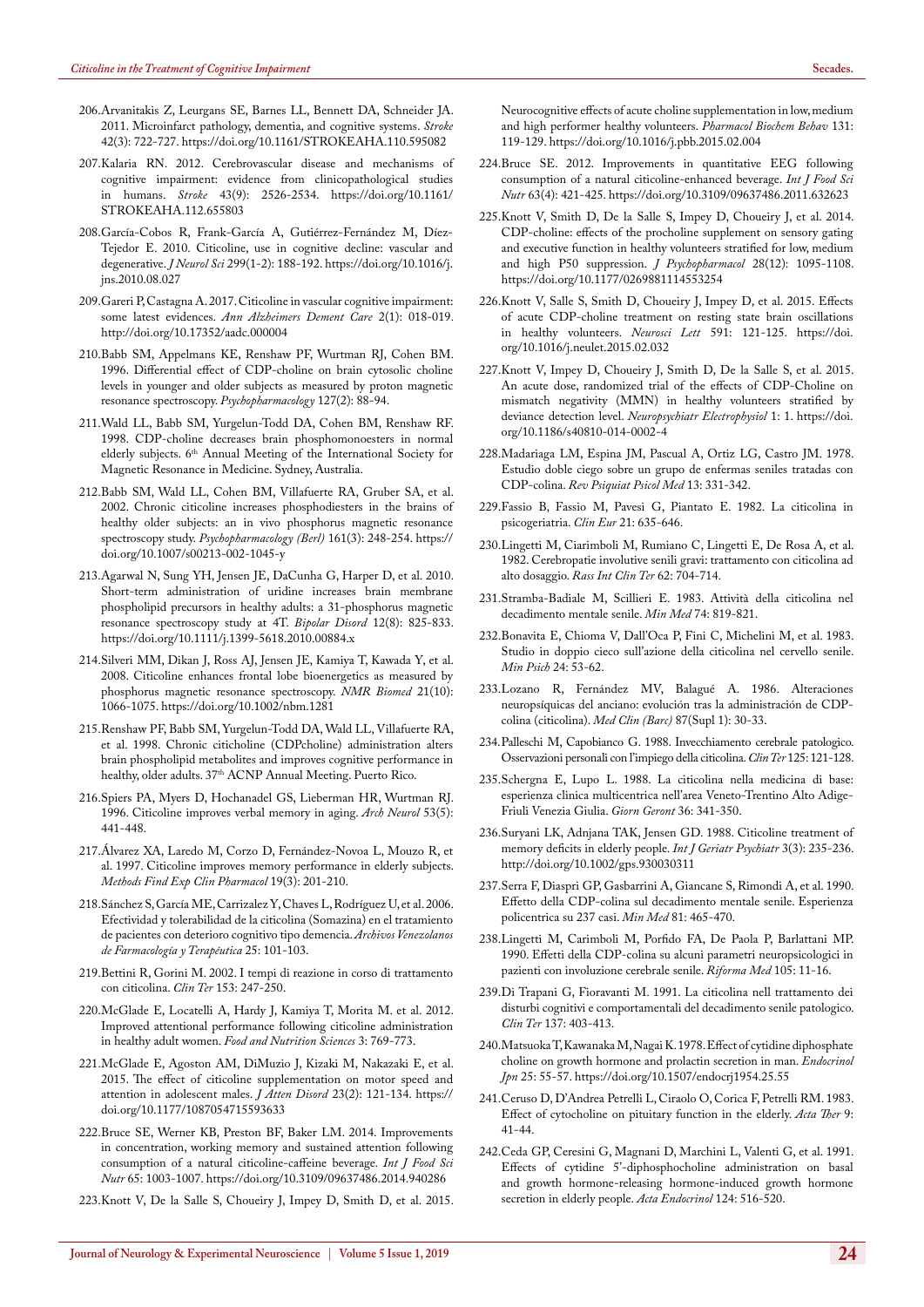- <span id="page-11-0"></span>243.Fioravanti M, Buckley AE, Agnoli A, Nappi G, Arrigo A, Gerstenbrand F. 1982. Citicoline in CCVD patients: preliminary results of a multicenter study. International Multidisciplinar Seminar on Cerebral Pathology in Old Age: Neuroradiological and Neurophysiological Correlations.
- 244.Falchi Delitalia G, Falchi Delitalia N, Casali R, Crescenzi GS, Attorri L, et al. 1984. Studio a medio termine, in doppio cieco versus placebo, con CDP-colina nella insufficenza cerebrale senili. Aspetti psichici, endocrinologici, emoreologici e biochimico ematologici. *Gazz Med* It 143: 789-810.
- 245[.Moglia A, Arrigo A, Bono G, Sinforiani E, Calabro G, et al. 1984.](https://psycnet.apa.org/record/1985-18128-001)  [Citicoline in patients with chronic cerebrovascular diseases \(CCVD\):](https://psycnet.apa.org/record/1985-18128-001)  [quantitative EEG study.](https://psycnet.apa.org/record/1985-18128-001) *Curr Ther Res* 36(2): 309-313.
- 246.Merchan C, Berchicci R, Cuzzoni G, Pecorini M. 1985. CDPcolina e insufficenza cerebrovascolare nell'anziano. Studio clinico di 40 pazienti in corso di trattamento prolungato. *Min Cardioang* 33: 145-148.
- 247.Agnoli A, Fioravanti M, Lechner H. 1985. Efficacy of CDP-choline in chronic cerebral vascular diseases (CCV). In: Zappia V, Kennedy EP, Nilsson BI, Galletti P (eds) Novel biochemical, pharmacological and clinical aspects of cytidinediphosphocholine. Elsevier Science Publishing, Amsterdam, Netherlands, pp 305-315.
- 248.Sinforiani E, Trucco M, Pacchetti C, Gualtieri S. 1986. Valutazione degli effetti della citicolina nella malattia cerebro-vascolare cronica. *Min Med* 77: 51-57.
- 249.Motta L, Fichera G, Tiralosi G, Di Stefano A. 1986. La citicolina nel trattamento delle cerebrovasculopatie croniche. *Giorn Geront* 34: 149-158.
- 250[.Rossi M, Zanardi M. 1993. An open study on the clinical efficacy](https://www.ncbi.nlm.nih.gov/pubmed/8472528)  [of citicoline in patients with chronic cerebral vasculopathy.](https://www.ncbi.nlm.nih.gov/pubmed/8472528) *Clin Ter* [142\(2\): 141-144.](https://www.ncbi.nlm.nih.gov/pubmed/8472528)
- 251.Fioravanti M. 1989. La cerebropatie vascolari croniche: la terapia con CDP-colina. *Ann Ital Med Int* 4: 268-273.
- 252.Raji A, Winkler G. 2010. Treatment of cognitive impairment in small vessel stroke and white matter disease with CDPcholine. European Stroke Conference. Barcelona, Spain.
- 253.Zapadnyuk BV, Kopchak OO. 2010. Features drug correction of vascular cognitive disorders in patients with discirculatory encephalopathy and metabolic syndrome. *ProNeuro* 4: 77-82.
- 254.Kopchak OO. 2010. Efficacy of citicoline in the treatment of patients with vascular cognitive impairment. European Neurological Society Meeting. Berlin, Spain.
- 255.Kal'bus O, Shkolnyk V. 2012. Citicoline in correction of cognitive decline in patients with arterial hypertension (pilot study). 22<sup>nd</sup> European Meeting on Hypertension and Cardiovascular Protection. London, UK.
- 256.Gavrilova SI, Fedorova IB, Gantman, Kalyn IB, Kolykhalov IV. 2011. Ceraxon (citicoline) in the treatment of the mild cognitive impairment syndrome. *Zh Nevrol Psikhiatr Im S S Korsakova* 111: 16-20.
- 257.Eberhardt R, Dehrr I. 1989. Eficacia y tolerancia de CDP-colina en pacientes geriátricos con insuficiencia cerebral senil. Estudio doble ciego cruzado. *Rev Esp Geriatr Gerontol* 24(Supl 1): 73-81.
- 258[.Mashin VV, Belova LA, Bakhtogarimov IR, Bergelson TM,](https://www.ncbi.nlm.nih.gov/pubmed/28884715)  [Sharafutdinova RR. 2017. Multicenter observational program](https://www.ncbi.nlm.nih.gov/pubmed/28884715)  [for evaluation of the effectiveness of the recognan \(citicoline\) in](https://www.ncbi.nlm.nih.gov/pubmed/28884715)  [the correction of cognitive impairment in patients with chronic](https://www.ncbi.nlm.nih.gov/pubmed/28884715)  cerebrovascular pathology. *[Zh Nevrol Psikhiatr Im S S Korsakova](https://www.ncbi.nlm.nih.gov/pubmed/28884715)* 117(8): [39-43.](https://www.ncbi.nlm.nih.gov/pubmed/28884715) <https://doi.org/10.17116/jnevro20171178139-43>
- 259[.Chandra B. 1992. Treatment of multi-infarct dementia with citicholine.](https://www.strokejournal.org/article/S1052-3057(10)80055-2/abstract)  *[J Stroke Cerebrovasc Dis](https://www.strokejournal.org/article/S1052-3057(10)80055-2/abstract)* 2(4): 232-233. [https://doi.org/10.1016/S1052-](https://doi.org/10.1016/S1052-3057(10)80055-2) [3057\(10\)80055-2](https://doi.org/10.1016/S1052-3057(10)80055-2)
- 260.[Piccoli F, Battistini N, Carbonin P, Dossi BC, Fiori L, et al. 1994. CDP](https://www.ncbi.nlm.nih.gov/pubmed/15374296)[choline in the treatment of chronic cerebrovasculopathies.](https://www.ncbi.nlm.nih.gov/pubmed/15374296) *Arch Gerontol Geriatr* [18\(3\): 161-168.](https://www.ncbi.nlm.nih.gov/pubmed/15374296) [https://doi.org/10.1016/0167-4943\(94\)90010-8](https://doi.org/10.1016/0167-4943(94)90010-8)
- <span id="page-11-1"></span>261[.Capurso A, Capurso S, Panza F, Solfrizzi V, Mastroianni F, et al. 1996.](https://link.springer.com/article/10.2165/00044011-199612010-00004)

[Efficacy of cytidine diphosphate choline in patients affected by chronic](https://link.springer.com/article/10.2165/00044011-199612010-00004)  [cerebrovascular disease.](https://link.springer.com/article/10.2165/00044011-199612010-00004) *Clin Drug Invest*. 12(1): 26-38. [https://doi.](https://doi.org/10.2165/00044011-199612010-00004) [org/10.2165/00044011-199612010-00004](https://doi.org/10.2165/00044011-199612010-00004)

- <span id="page-11-2"></span>262.[Cohen RA, Browndyke JN, Moser DJ, Paul RH, Gordon N, et al. 2003.](https://www.ncbi.nlm.nih.gov/pubmed/12865605)  [Long-term citicoline \(cytidine diphosphate choline\) use in patients with](https://www.ncbi.nlm.nih.gov/pubmed/12865605)  [vascular dementia: neuroimaging and neuropsychological outcomes.](https://www.ncbi.nlm.nih.gov/pubmed/12865605)  *Cerebrovasc Dis* [16\(3\): 199-204.](https://www.ncbi.nlm.nih.gov/pubmed/12865605) <https://doi.org/10.1159/000071116>
- <span id="page-11-3"></span>263[.Tanaka Y, Minematsu K, Hirano T, Hayashida K, Yamaguchi T. 1994.](https://www.ncbi.nlm.nih.gov/pubmed/7820960)  [Effects of CDP-choline on dynamic changes in LCBF and cognitive](https://www.ncbi.nlm.nih.gov/pubmed/7820960)  [function in demented subjects –an H2 15O-PET study.](https://www.ncbi.nlm.nih.gov/pubmed/7820960) *Rinsho Shinkeigaku* [34\(9\): 877-881.](https://www.ncbi.nlm.nih.gov/pubmed/7820960)
- <span id="page-11-4"></span>264.Lozano R. 1989. Estudio de la evolución del deterioro psicoorgánico en el anciano. Tratamiento con CDP-colina. *Rev Esp Geriatr Gerontol* 24(Supl 1): 65-72.
- <span id="page-11-5"></span>265.Corona GI, Santagostino G, Frattini P, Cucchi ML, Zerbi F, et al. 1983. Preliminary data on monoamine metabolite levels in cerebrospinal fluid and in urine during therapy in dementia. *IRCS Med Sci* 11: 923-924.
- <span id="page-11-6"></span>266.Cacabelos R, Álvarez XA, Franco A, Fernández-Novoa L, Caamaño J, et al. Therapeutic effects of CDP-choline in Alzheimer's disease and multi-infarct dementia: psychometric assessment and immune function. *Ann Psychiatr* 3: 233-245.
- 267[.Caamaño J, Gómez MJ, Franco A, Cacabelos R. 1994. Effects of CDP](https://www.ncbi.nlm.nih.gov/pubmed/7913981)[choline on cognition and cerebral hemodynamics in patients with](https://www.ncbi.nlm.nih.gov/pubmed/7913981)  Alzheimer's disease. *[Methods Find Exp Clin Pharmacol](https://www.ncbi.nlm.nih.gov/pubmed/7913981)* 16(3): 211-218.
- 268[.Fernández-Novoa L, Álvarez XA, Franco-Maside A, Caamaño J,](https://www.ncbi.nlm.nih.gov/pubmed/8051988)  [Cacabelos R. 1994. CDP-choline-induced blood histamine changes in](https://www.ncbi.nlm.nih.gov/pubmed/8051988)  Alzheimer's disease. *[Methods Find Exp Clin Pharmacol](https://www.ncbi.nlm.nih.gov/pubmed/8051988)* 16(4): 279-284.
- <span id="page-11-7"></span>269[.Cacabelos R, Caamaño J, Gómez MJ, Fernández-Novoa L, Franco-](https://www.ncbi.nlm.nih.gov/pubmed/8624120)[Maside A, et al. 1996. Therapeutic effects of CDP-choline in](https://www.ncbi.nlm.nih.gov/pubmed/8624120)  [Alzheimer's disease. Cognition, brain mapping, cerebrovascular](https://www.ncbi.nlm.nih.gov/pubmed/8624120)  [hemodynamics, and immune factors.](https://www.ncbi.nlm.nih.gov/pubmed/8624120) *Ann N Y Acad Sci* 777: 399-403. <https://doi.org/10.1111/j.1749-6632.1996.tb34452.x>
- <span id="page-11-8"></span>270[.Álvarez XA, Mouzo R, Pichel V, Pérez P, Laredo M, et al. 1999. Double](https://www.ncbi.nlm.nih.gov/pubmed/10669911)[blind placebo-controlled study with citicoline in APOE genotyped](https://www.ncbi.nlm.nih.gov/pubmed/10669911)  [Alzheimer's disease patients. Effects on cognitive performance, brain](https://www.ncbi.nlm.nih.gov/pubmed/10669911)  [bioelectrical activity and cerebral perfusion.](https://www.ncbi.nlm.nih.gov/pubmed/10669911) *Methods Find Exp Clin Pharmacol* [21\(9\): 633-644.](https://www.ncbi.nlm.nih.gov/pubmed/10669911)
- <span id="page-11-9"></span>271[.Feng L, Jiang H, Li Y, Teng F, He Y. 2017. Effects of citicoline](https://www.ncbi.nlm.nih.gov/pubmed/28121935)  [therapy on the network connectivity of the corpus callosum in patients](https://www.ncbi.nlm.nih.gov/pubmed/28121935)  with leukoaraiosis. *[Medicine \(Baltimore\)](https://www.ncbi.nlm.nih.gov/pubmed/28121935)* 96(4): e5931. [https://doi.](https://doi.org/10.1097/MD.0000000000005931) [org/10.1097/MD.0000000000005931](https://doi.org/10.1097/MD.0000000000005931)
- <span id="page-11-10"></span>272.Soto A, Ruiz A, Medina C, Lonso, A, Viaña JL. 1993. An evolutive study of the global impairment in patients diagnosed of senil and presenil primary degenerative dementia of the Alzheimer type and undergoing to medical treatment with citicoline, calcium antagonist and piracetam. In: Beregi E, Gergely IA, Rajczi K (eds) Recent advances in aging science. Monduzzi Editore, Bologna, Italy, pp 723-729.
- <span id="page-11-11"></span>273.[Cacabelos R, Álvarez A, Fernández-Novoa L, Lombardi VRM. 2000.](https://www.ncbi.nlm.nih.gov/pubmed/11261800)  [A pharmacogenomic approach to Alzheimer's disease.](https://www.ncbi.nlm.nih.gov/pubmed/11261800) *Acta Neurol Scand Suppl* [176: 12-19.](https://www.ncbi.nlm.nih.gov/pubmed/11261800) <https://doi.org/10.1034/j.1600-0404.2000.00302.x>
- <span id="page-11-12"></span>274.[Zhuravin IA, Nalivaeva NN, Kozlova DI, Kochkina EG, Fedorova YB,](https://www.ncbi.nlm.nih.gov/pubmed/26978503)  [et al. 2015. The activity of blood serum cholinesterases and neprilysin](https://www.ncbi.nlm.nih.gov/pubmed/26978503)  [as potential biomarkers of mild-cognitive impairment and Alzheimer's](https://www.ncbi.nlm.nih.gov/pubmed/26978503)  disease. *[Zh Nevrol Psikhiatr Im S S Korsakova](https://www.ncbi.nlm.nih.gov/pubmed/26978503)* 115(12): 77-85. [https://](https://doi.org/10.17116/jnevro2015115112110-117) [doi.org/10.17116/jnevro2015115112110-117](https://doi.org/10.17116/jnevro2015115112110-117)
- <span id="page-11-13"></span>275.[Fioravanti M, Yanagi M. 2005. Cytidinediphosphocholine \(CDP-choline\)](https://doi.org/10.1002/14651858.CD000269.pub2)  [for cognitive and behavioural disturbances associated with chronic cerebral](https://doi.org/10.1002/14651858.CD000269.pub2)  disorders in the elderly. *[Cochrane Database Syst Rev](https://doi.org/10.1002/14651858.CD000269.pub2)* 2004(2): CD000269. <https://doi.org/10.1002/14651858.CD000269.pub2>
- <span id="page-11-14"></span>276.[Deutsch SI, Schwartz BL, Schooler NR, Rosse RB, Mastropaolo](https://www.ncbi.nlm.nih.gov/pubmed/18303489)  [J, et al. 2008. First administration of cytidine diphosphocholine and](https://www.ncbi.nlm.nih.gov/pubmed/18303489)  [galantamine in schizophrenia: a sustained alpha7 nicotinic agonist](https://www.ncbi.nlm.nih.gov/pubmed/18303489)  strategy. *[Clin Neuropharmacol](https://www.ncbi.nlm.nih.gov/pubmed/18303489)* 31(1): 343-349. [https://doi.org/10.1097/](https://doi.org/10.1097/wnf.0b013e31806462ba) [wnf.0b013e31806462ba](https://doi.org/10.1097/wnf.0b013e31806462ba)